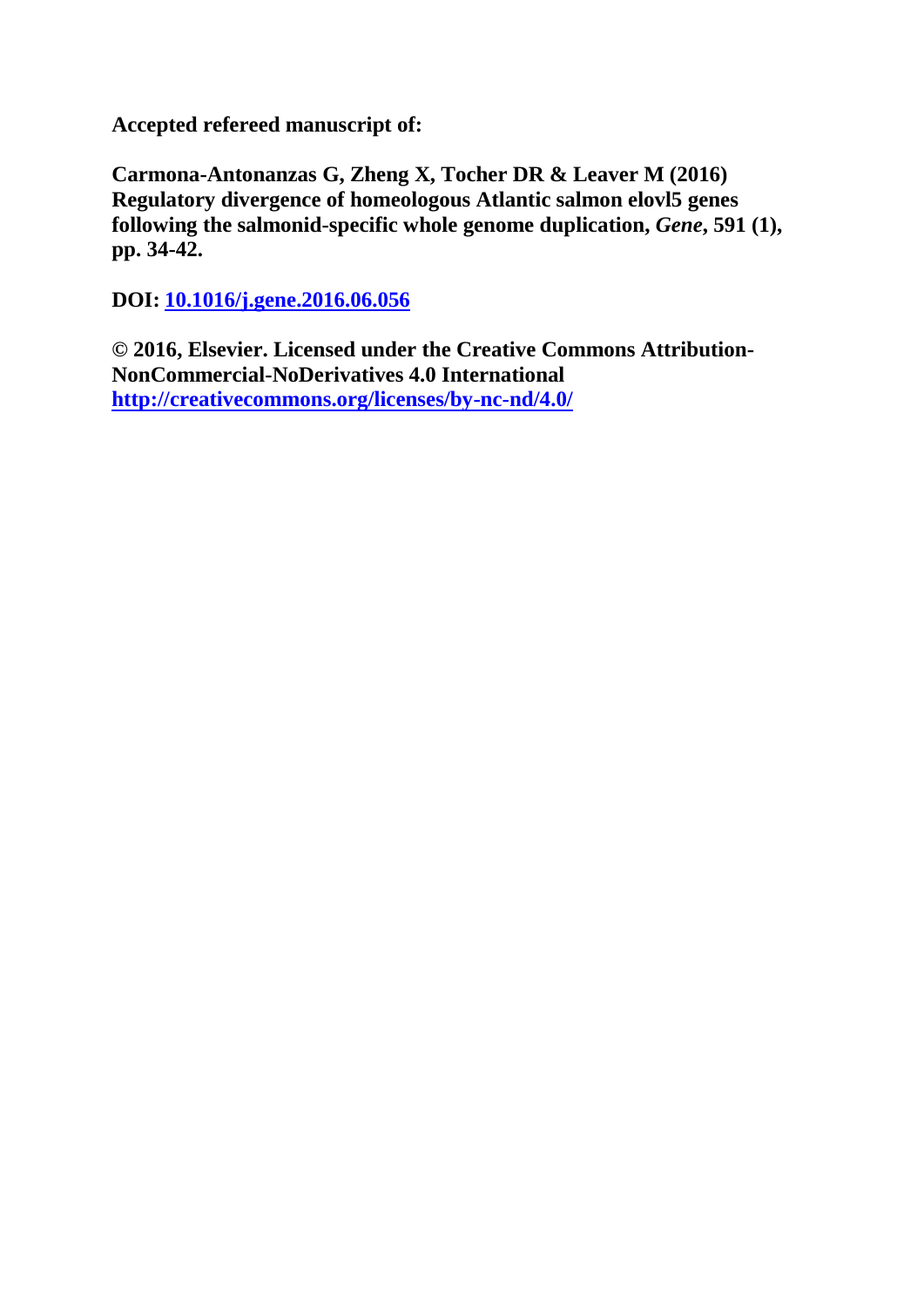- **Regulatory divergence of homeologous Atlantic salmon** *elovl5* **genes**
- **following the salmonid-specific whole genome duplication.**
- 
- Greta Carmona-Antoñanzas, Xiaozhong Zheng, Douglas R. Tocher, and Michael J.
- Leaver\*
- Institute of Aquaculture, School of Natural Sciences, University of Stirling, Pathfoot
- Building, Stirling FK9 4LA, Scotland, UK
- 
- 
- 
- 10 **Corresponding author** <sup>\*</sup>: E-mail: m.j.leaver@stir.ac.uk, Tel. +44(0) 1786 466995
- Greta Carmona-Antoñanzas [gec1@stir.ac.uk](mailto:gec1@stir.ac.uk)
- Xiaozhong Zheng: [xzheng@staffmail.ed.ac.uk](mailto:xzheng@staffmail.ed.ac.uk)
- Douglas R. Tocher: [d.r.tocher@stir.ac.uk](mailto:d.r.tocher@stir.ac.uk)
- Michael J. Leaver: [m.j.leaver@stir.ac.uk](mailto:m.j.leaver@stir.ac.uk)

# **Abstract**

- Fatty acyl elongase 5 (elovl5) is a critical enzyme in the vertebrate biosynthetic
- pathway which produces the physiologically essential long chain polyunsaturated
- fatty acids (LC-PUFA), docosahexenoic acid (DHA) and eicosapentenoic acid (EPA)
- from 18 carbon fatty acids precursors. In contrast to most other vertebrates, Atlantic
- salmon possess two copies of *elovl5* (*elovl5a* and *elovl5b*) as a result of a whole
- genome duplication (WGD) which occurred at the base of the salmonid lineage.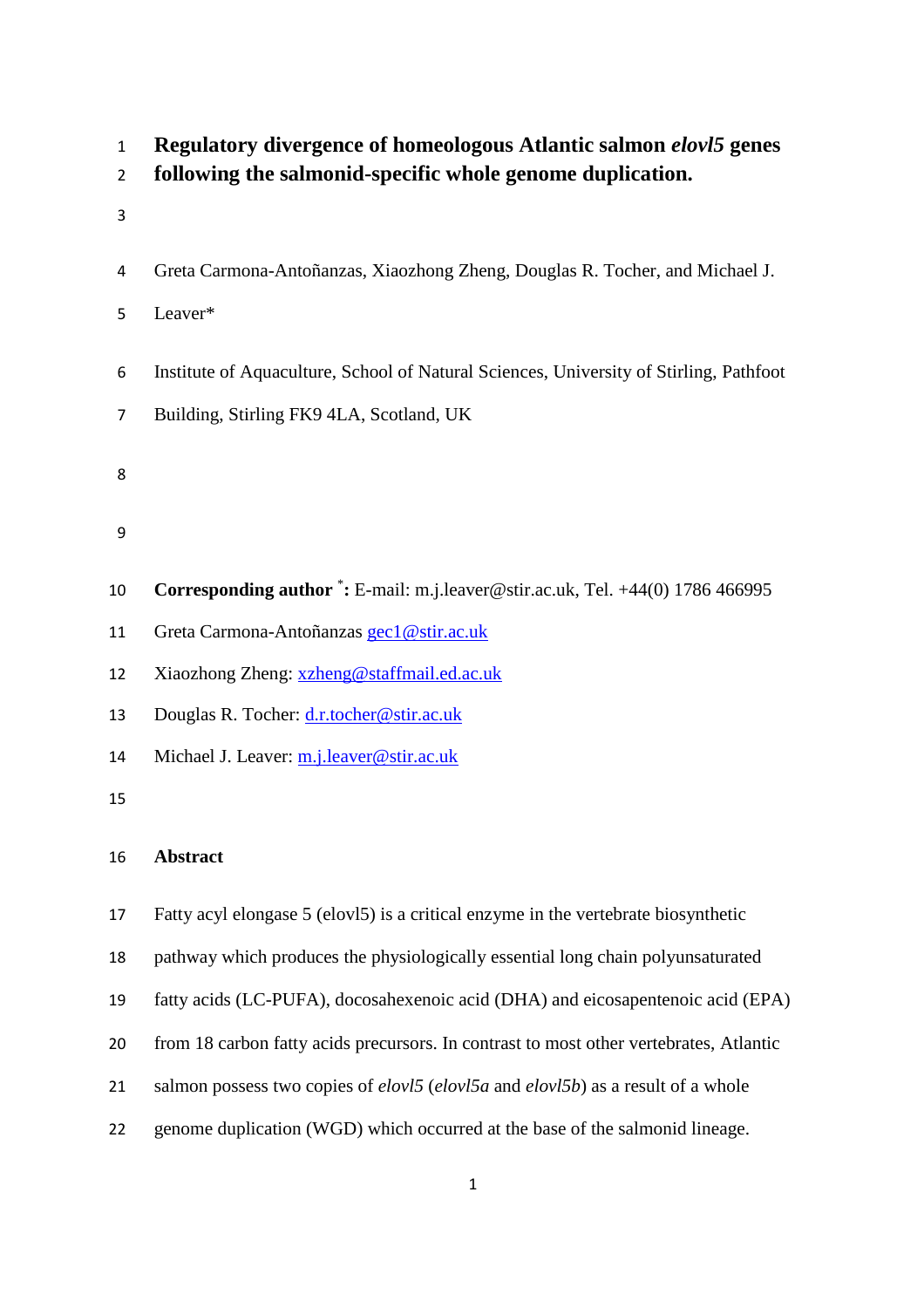WGDs have had a major influence on vertebrate evolution, providing extra genetic material, enabling neofunctionalization to accelerate adaptation and speciation. However, little is known about the mechanisms by which such duplicated homeologous genes diverge. Here we show that homeologous Atlantic salmon *elovl5a* and *elovl5b* genes have been asymmetrically colonised by transposon-like elements. Identical locations and identities of insertions are also present in the rainbow trout duplicate *elovl5* genes, but not in the nearest extant representative preduplicated teleost, the northern pike. Both *elovl5* salmon duplicates possessed conserved regulatory elements that promoted Srebp1- and Srebp2-dependent transcription, and differences in the magnitude of Srebp response between promoters could be attributed to a tandem duplication of SRE and NF-Y cofactor binding sites in *elovl5b*. Furthermore, an insertion in the promoter region of *elovl5a* confers responsiveness to Lxr/Rxr transcriptional activation. Our results indicate that most, but not all transposon mobilisation into *elovl5* genes occurred after the split from the common ancestor of pike and salmon, but before more recent salmonid speciations, and that divergence of *elovl5* regulatory regions have enabled neofuntionalization by promoting differential expression of these homeologous genes.

**Key words:** Atlantic salmon, DNA transposon, homeologous genes,

 neofunctionalisation, transposable elements, whole-genome duplication, fatty acid biosynthesis.

**Highlights:**

 Ohnologous Atlantic salmon elovl5 genes have been differentially colonised by transposons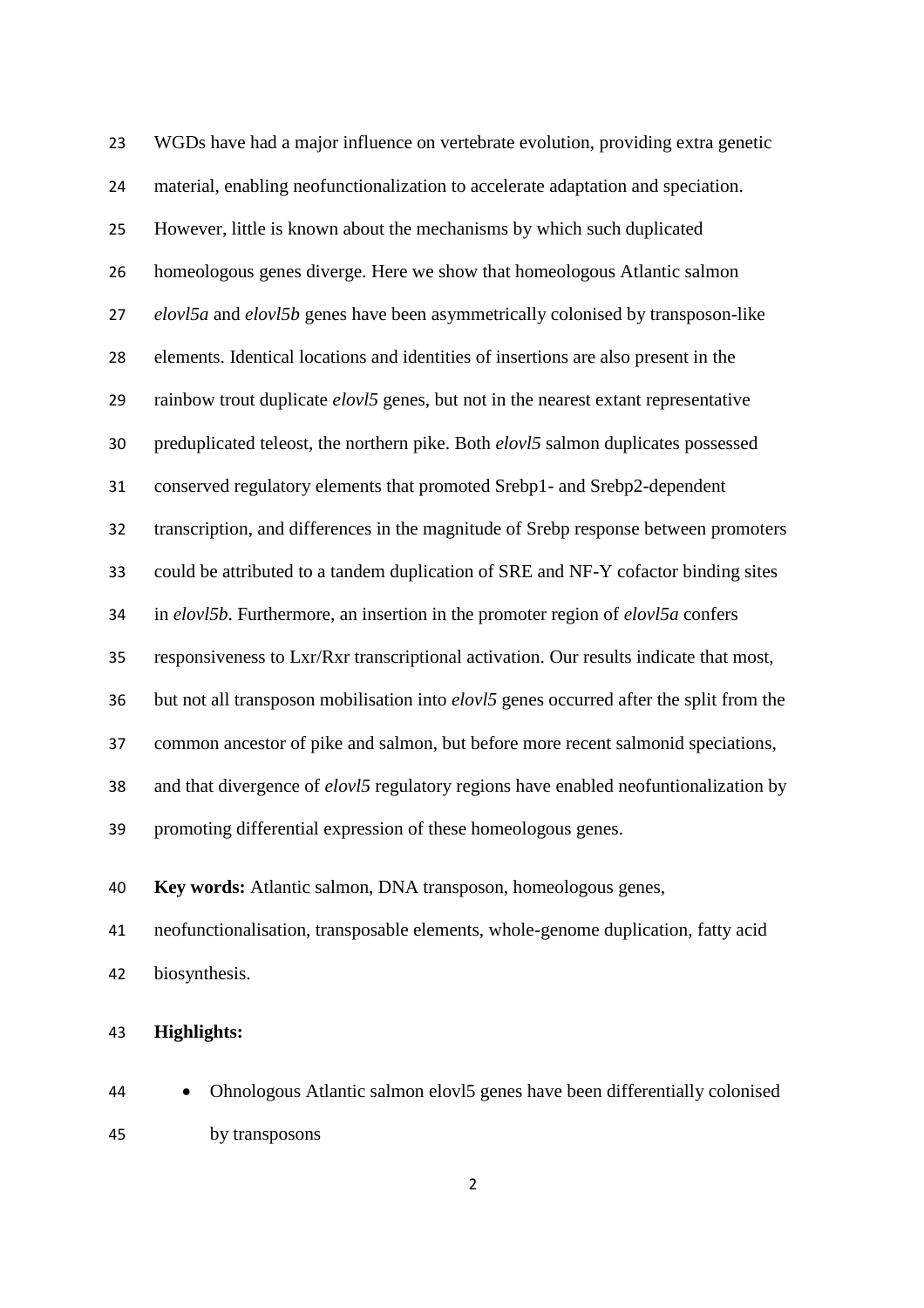- Duplicated elovl5 genes have divergent promoters resulting in activation by Srebp and Lxr transcription factors
- Differential regulation by srebp and Lxr can explain the divergent expression patterns of duplicated elovl5 genes *in vivo*

## **1. Introduction**

 Extant salmonids are descendants of a common ancestor whose genome underwent duplication approximately 88 Myr ago (whole genome duplication, WGD; Berthelot et al., 2014; Macqueen and Johnston, 2014; Lien et al., 2016). In rainbow trout about half of these genes have been retained as apparently functional duplicates, while 66 % of the remaining singletons still appear to have a pseudogenised duplicate. Furthermore, trout homeologous chromosomes still retain a remarkable colinearity and gene order (Berthelot et al., 2014) suggesting that the salmonid WGD was a result of an autotetraploidisation event. The functional and evolutionary consequences of genome duplication are still unclear, although it has been proposed that more ancient duplications at the base of the vertebrates and early in teleost evolution were a source of extra genetic material leading to diversification, innovation and ultimately speciation (Ohno, 1970; Scannel et al., 2006; Van de Peer et al., 2009). Genes duplicated by WGS are referred to as "ohnologues" or "homeologues". Detailed functional comparisons of such duplicate genes from salmonids such as Atlantic salmon (*Salmo salar*) might provide some insight into these processes.

 As an outcome of the salmonid WGD, Atlantic salmon possess more copies of genes for long-chain polyunsaturated fatty acid (LC-PUFA) biosynthetic enzymes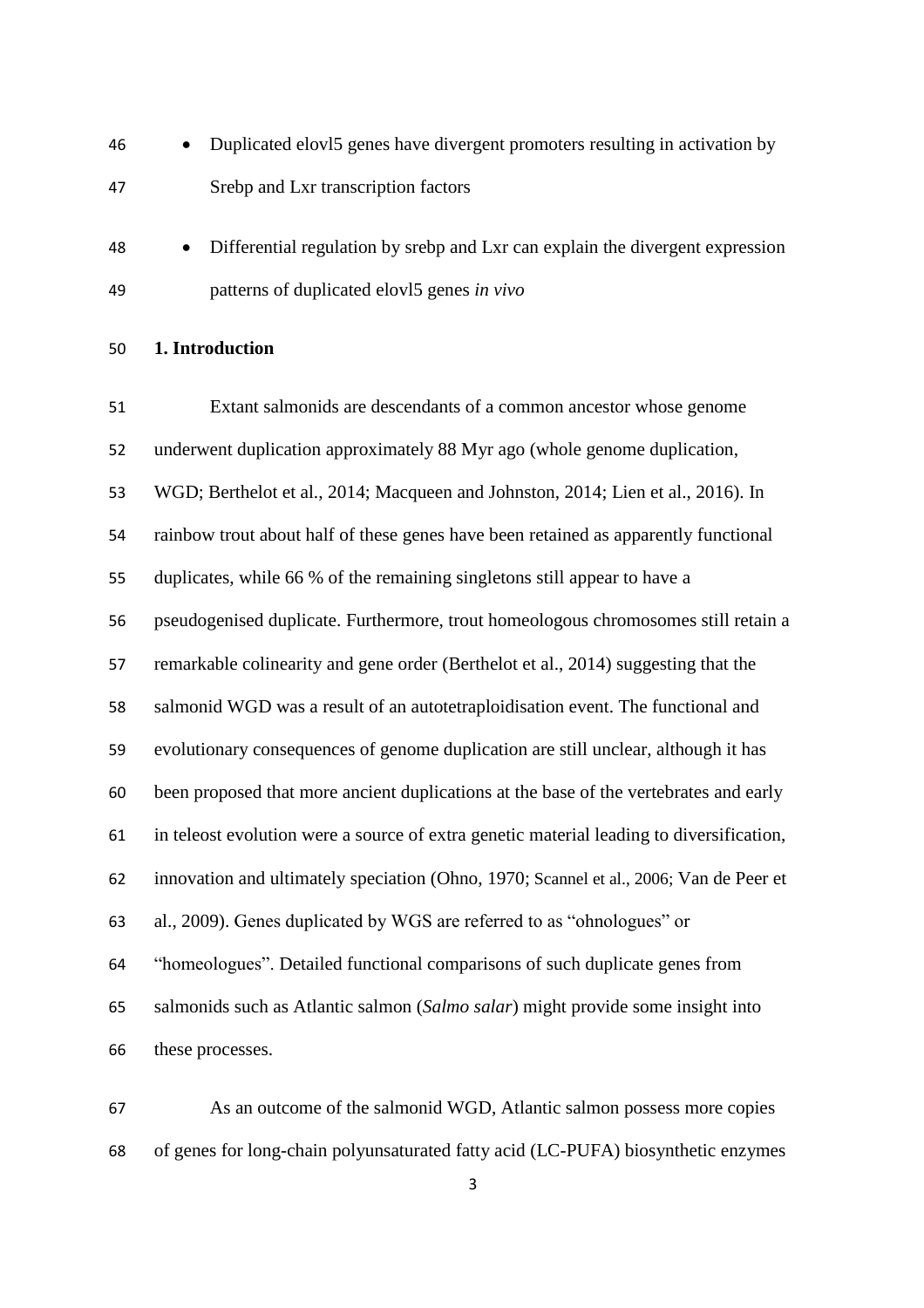| 69 | compared to other fish (Morais et al., 2009, Monroig et al., 2010; Castro et al.,         |
|----|-------------------------------------------------------------------------------------------|
| 70 | 2012). These genes have been studied in detail and belong to the fatty acyl               |
| 71 | desaturase (i.e. Fads2) and elongase (i.e. Elov15) gene families (Morais et al, 2009;     |
| 72 | Jakobsson et al., 2006), responsible for desaturating and elongating 18 carbon            |
| 73 | polyunsaturated fatty acids (PUFA), linoleic and $\alpha$ -linolenic acids, to the        |
| 74 | physiologically critical eicosapentaenoic (EPA), arachidonic (ARA) and                    |
| 75 | docosahexaenoic (DHA) acids. These genes have been hypothesised, based on                 |
| 76 | previous functional analyses, to have functionally diverged and might have thus           |
| 77 | physiologically enabled Atlantic salmon to thrive in LC-PUFA-poor environments            |
| 78 | (Leaver et al., 2008; Carmona-Antonanzas et al., 2013a). Phylogenetic analyses            |
| 79 | indicated that duplicated Elov15 LC-PUFA proteins are subject to strong functional        |
| 80 | constraints as suggested by comparative studies with the closest extant preduplicated     |
| 81 | genome, northern pike, Esox lucius (Carmona-Antonanzas et al., 2013a). Although           |
| 82 | both elovl5 genes are expressed in LC-PUFA biosynthetic tissues, they are regulated       |
| 83 | differentially in vivo in response to nutritional changes (Morais et al., 2009), and in   |
| 84 | vitro they exhibit different responses to transcription factors in cellular transfection  |
| 85 | assays (Carmona-Antonanzas et al., 2013b). For example, salmon elovl5a responded          |
| 86 | similarly to the major lipid regulating transcription factors, sterol regulatory element- |
| 87 | binding proteins Srebp1 and Srebp2, whereas elovl5b displayed a significantly             |
| 88 | increased response to Srebp2 (Carmona-Antonanzas et al., 2013b).                          |

 Atlantic salmon aquaculture feeds are now formulated with up to 75% terrestrial plant seed oils instead of the marine oils which were historically used to produce finfish diets Leaver et al., 2008). This is because marine oils harvested from industrial fisheries are now in limiting supply. However, plant oils do not contain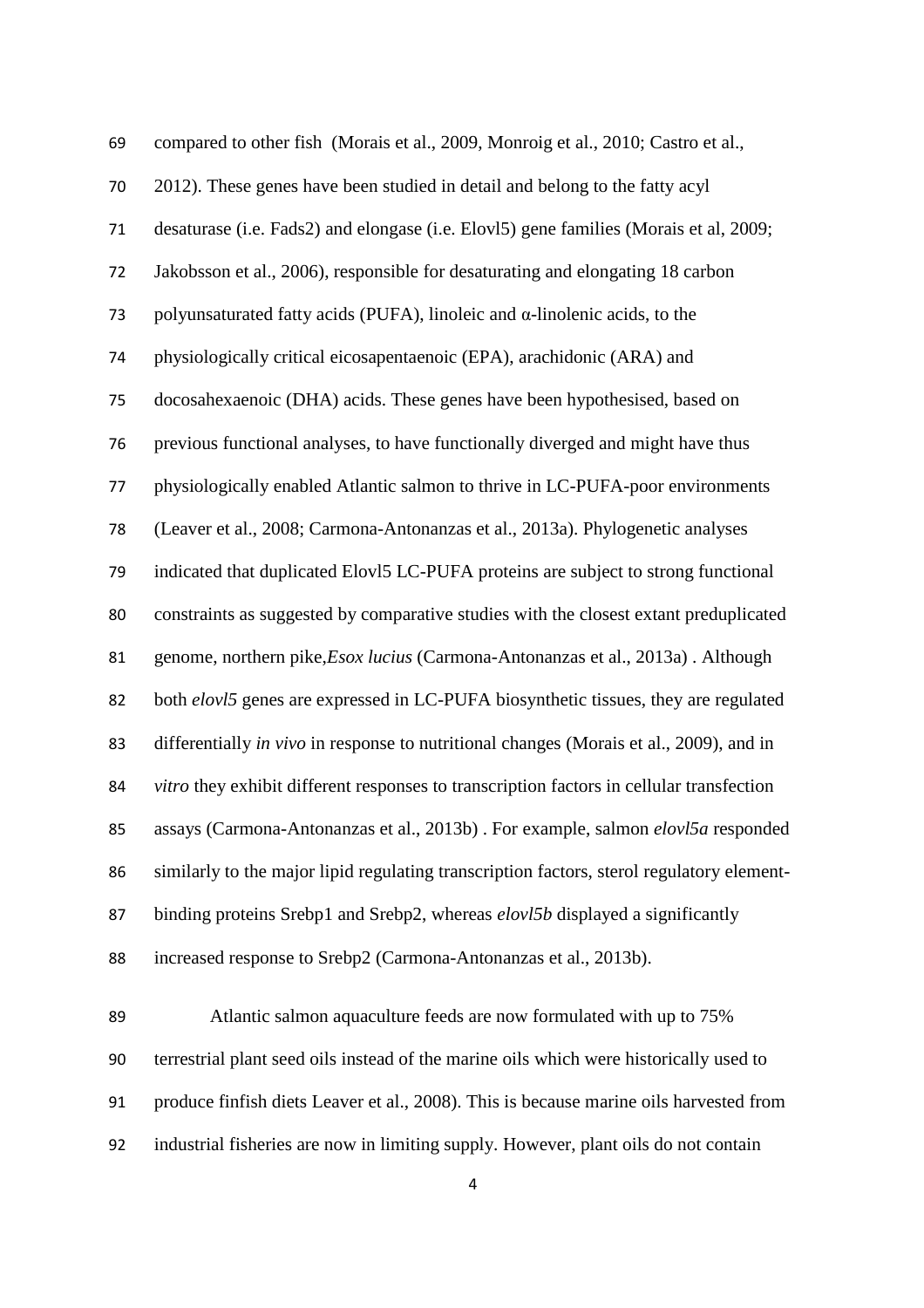EPA/DHA which are characteristically enriched in marine oil and the use of these terrestrial dietary ingredients has led to a reduction in the mass percentage of EPA/DHA present in cultured salmon flesh, with potential effects for fish health and nutritional benefit to human consumers (Sprague et al., 2016). Thus, the endogenous EPA/DHA biosynthetic pathway and the mechanisms by which the pathway is regulated in Atlantic salmon is of considerable interest.

 The aim of the present study was to determine the gene structure of duplicate *elovl5* LC-PUFA genes in Atlantic salmon, compare these with northern pike and rainbow trout *elovl5* genes, and to identify the *cis*-regulatory elements in the salmon promoters which confer the differential responses observed previously. By doing so, we hope to gain insight into the mechanisms by which they are regulated and the patterns of functional divergence of these genes since their duplication in salmonids

2. **Materials and Methods**

## 2.1 *elovl5* gene structure

 An Atlantic salmon genomic DNA library was constructed in lambda FIX II (Stratagene, USA, Zheng et al., 2009). The salmon DNA library was screened with full-length cDNA probes of the salmon elovl5 paralogs, elovl5a [GenBank: AY170327] and elovl5b [GenBank: FJ237531]. Inserts of positive recombinant phage were isolated, fragmented by restriction digest and subcloned to plasmids for sequencing. The full putative elongase genomic nucleotide sequences were assembled using SeqMan II 6.1 module of the Lasergene (DNASTAR Inc., USA). Assembled gene sequences were compared to the Atlantic salmon RefSeq genome assembly (NCBI accession PRJNA287919), and complete gene sequences were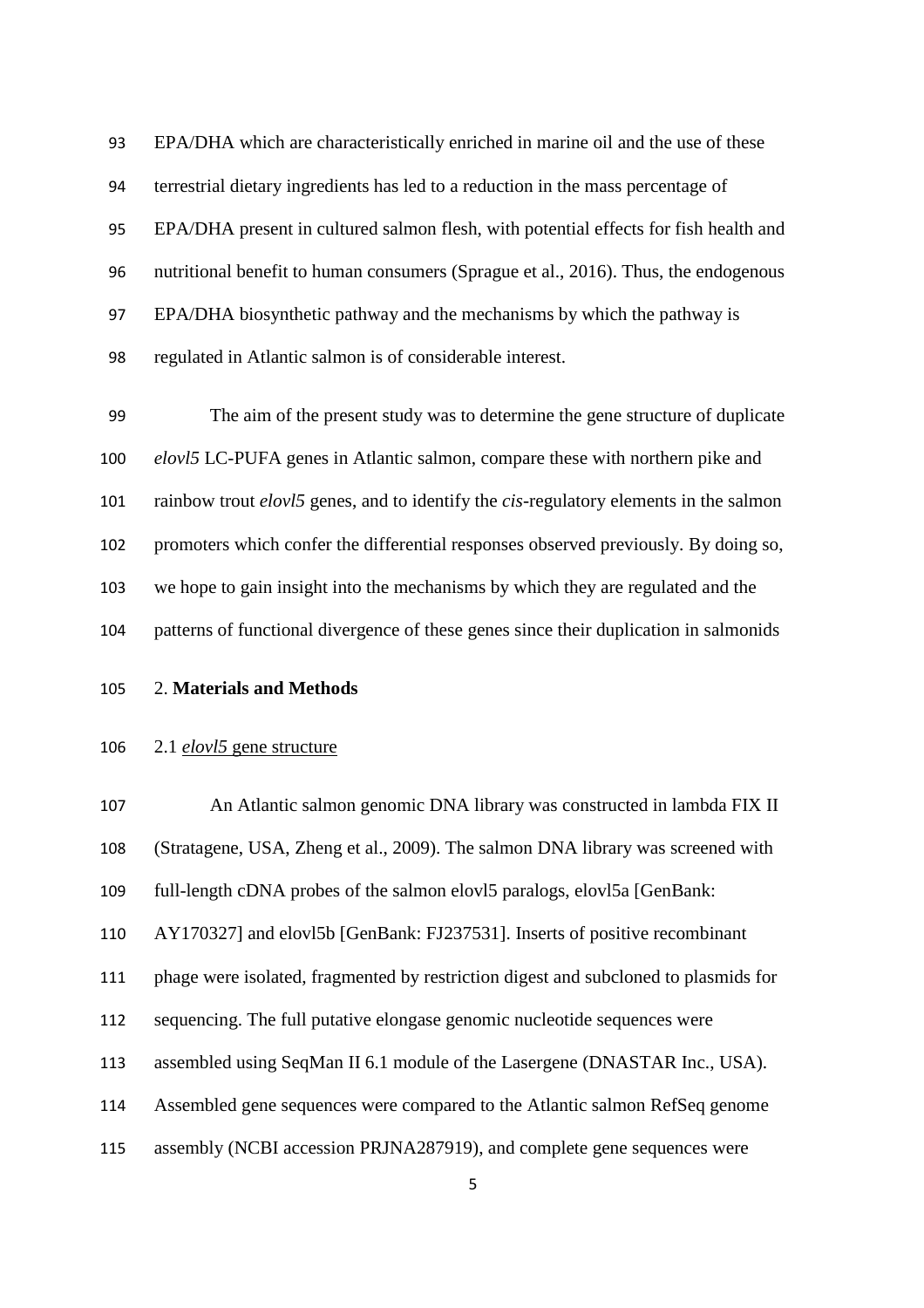inferred from alignment and assembly of matching sequence. Similarly, rainbow trout elovl5 gene sequences were retrieved from the WGS genome assembly (NCBI Accession PRJEB4421). The full gene sequence of northern pike *elovl5* was obtained from the RefSeq genome assembly v1.0 (NCBI accession PRJNA268215). Atlantic salmon, rainbow trout and pike *elovl5* genomic sequences were compared (blastN) to all Atlantic salmon sequences in Genbank-nr and highly repeated regions identified and these repeated regions were then further screened against Repbase (a database of repetitive element consensus sequences in eukaryotic DNA; Jurka et al., 2005), reported salmon transposons (De Boer et al., 2007) and to an in-house curated database of salmonid genomic repeat sequences. Repeats that shared over 80 % identity to consensus sequences of putative mobile elements (Bao and Jurka, 2015a; 2015b) and were > 300 bp were scored as transposon-like elements. Full-length elovl5 genes excluding transposon-like elements, were aligned using Mulan (Ovcharenko et al., 2005) and MUSCLE (Edgar, 2004) to identify evolutionary conserved regions across paralogous exons and introns. 2.2 Promoter constructs, deletions and mutations The regulatory regions of *elovl5a* (-4898 bp relative to ATG initiation codon; GenBank: GU238431.1) and *elovl5b* (-3143 bp relative to initiation codon; GenBank: GU324549.1) were amplified from genomic DNA using a proof-reading enzyme (Pfu DNA Polymerase, Promega, UK) and primers containing suitable restriction sites (Supplementary Table 1) such that the ATG initiation codon of the luciferase gene in pGL4.10, luc2 (Promega) was replaced by the initiation codon for each *elovl5* gene. The upstream limit for the putative promoter sequence was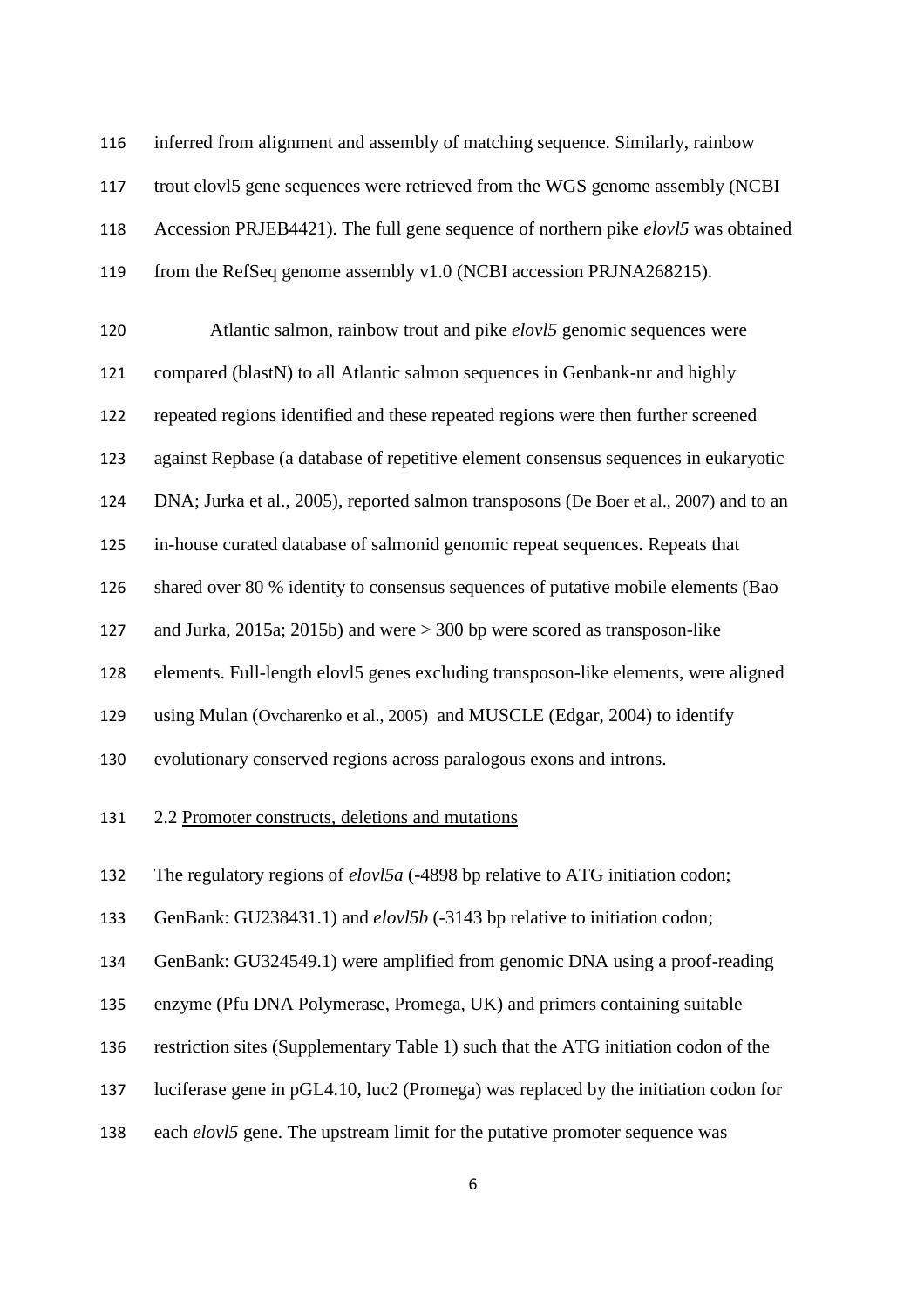selected on the basis of the presence of a conserved SacI site immediately beyond which no clear homology between the two *elovl5* sequences could be detected. Thus, the tested promoter regions, in addition to upstream untranscribed sequence, contained transcriptional start sites (TSS), an upstream non-coding exon and an ATG initiation codon residing within the boundary of the second exon. Each promoter construct was sequenced (Sanger ABI 8730xl, GATC Biotech) to confirm sequence identity and purified using anion-exchange purification columns (QIAfilter plasmid midi kit, Qiagen) for high transfection efficiency. The vectors containing the wild type full-length promoters, pGL4.10-elovl5a and pGL4.10-elovl5b, were termed SEA1 and SEB1, respectively.

 To identify the regions involved in transcription, progressive deletions of *elovl5* gene upstream sequences were constructed using the wild-type reporter constructs (SEA1 and SEB1) as template for PCR amplification and primers containing restriction sites specified in Supplementary Table 1. Eight or six deletion constructs were produced from each (elovl5a, SEA2 to SEA9, and elovl5b, SEB2 to SEB7), each containing the start codon, but representing a shorter version.

 Once the regions involved in transcriptional regulation were identified based on the results obtained from promoter deletion analysis, specific sites for mutations were selected using the in silico online MATCHTM, PATCH public 1.0 (Matys et al., 2006) and TFSEARCH tools [http://www.cbrc.jp/research/db/TFSEARCH.html]. Before transfection, all clones were purified using the Qiagen Plasmid Midi Kit (Qiagen) for high transfection efficiency, and constructs verified for accuracy by restriction and sequencing (Sanger ABI 8730xl, GATC Biotech).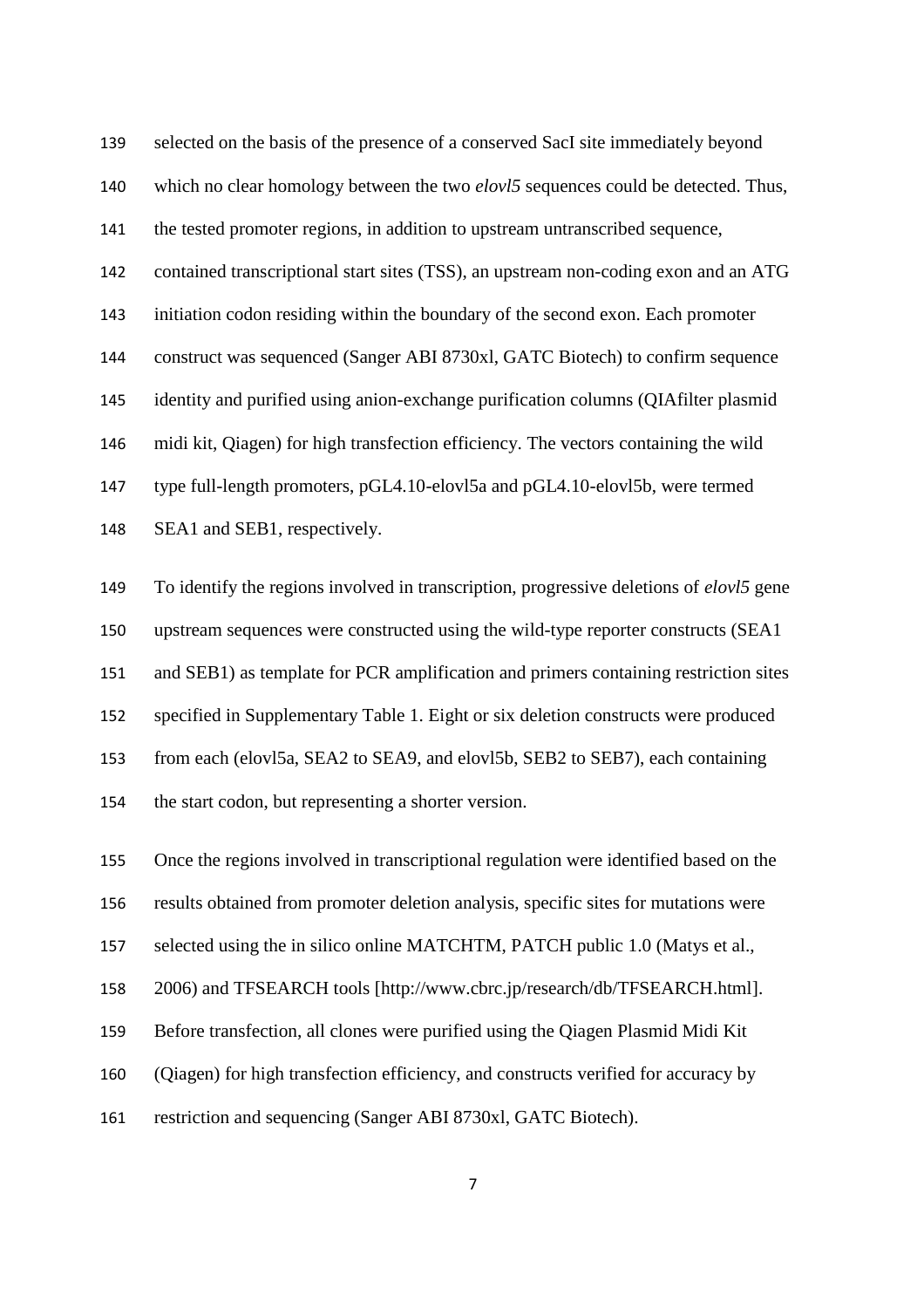Site-directed mutations were performed using the QuickChange II site-directed mutagenesis kit (Stratagene) according to the manufacturer's protocol. This kit utilises oligonucleotide primers containing the desired mutation. The primers (Supplementary Table 1), each complementary to opposite strands of the vector, were extended by PfuUltra HF DNA polymerase at high annealing temperature (72ºC). The generated amplification product consisted of a mutated circular vector containing staggered nicks at the 5' end of the amplified strand. Following temperature cycling, the product was digested with 10U of Dnp I endonuclease, 170 specific for methylated DNA, for 3 h at 37 °C to digest the parental DNA template, thus selecting for the mutated vector. The nicked vector was then transformed into Escherichia coli competent TOP10 cells according to the manufacturer's instructions (Invitrogen), which repaired the nick as if it were a DNA polymerase error.

# 2.3 Cellular Transfection assays

 For luciferase assays, FHM cells were cultured and transfected as described previously (Carmona-Antoñanzas et al., 2013b). To assess effects of Lxr, Rxr or Srebps on salmon elovl5 gene promoter activity, FHM cells were cotransfected with pGL4.10-elovl5 constructs (wild promoters, deletion or site-directed mutants) and nSrebp1 (1-470 aa), nSrebp2 (1-459 aa), Lxr (1-462 aa) and/or Rxr (1-438 aa) expression plasmids described previously (Carmona-Antoñanzas et al., 2013b). A reference reporter construct (pGL4.75, hRluc/CMV; Promega) encoding Renilla luciferase was also used as an internal control vector to normalise variations in transfection efficiency. Transfection mixtures consisted of 60 ng of pGL4.10-elovl5 reporter construct (empty pGL4.10 vector in controls), 40 ng of expression vector pcDNA3 (empty pcDNA3 vector in controls), 20 ng of pGL4.75 reference plasmid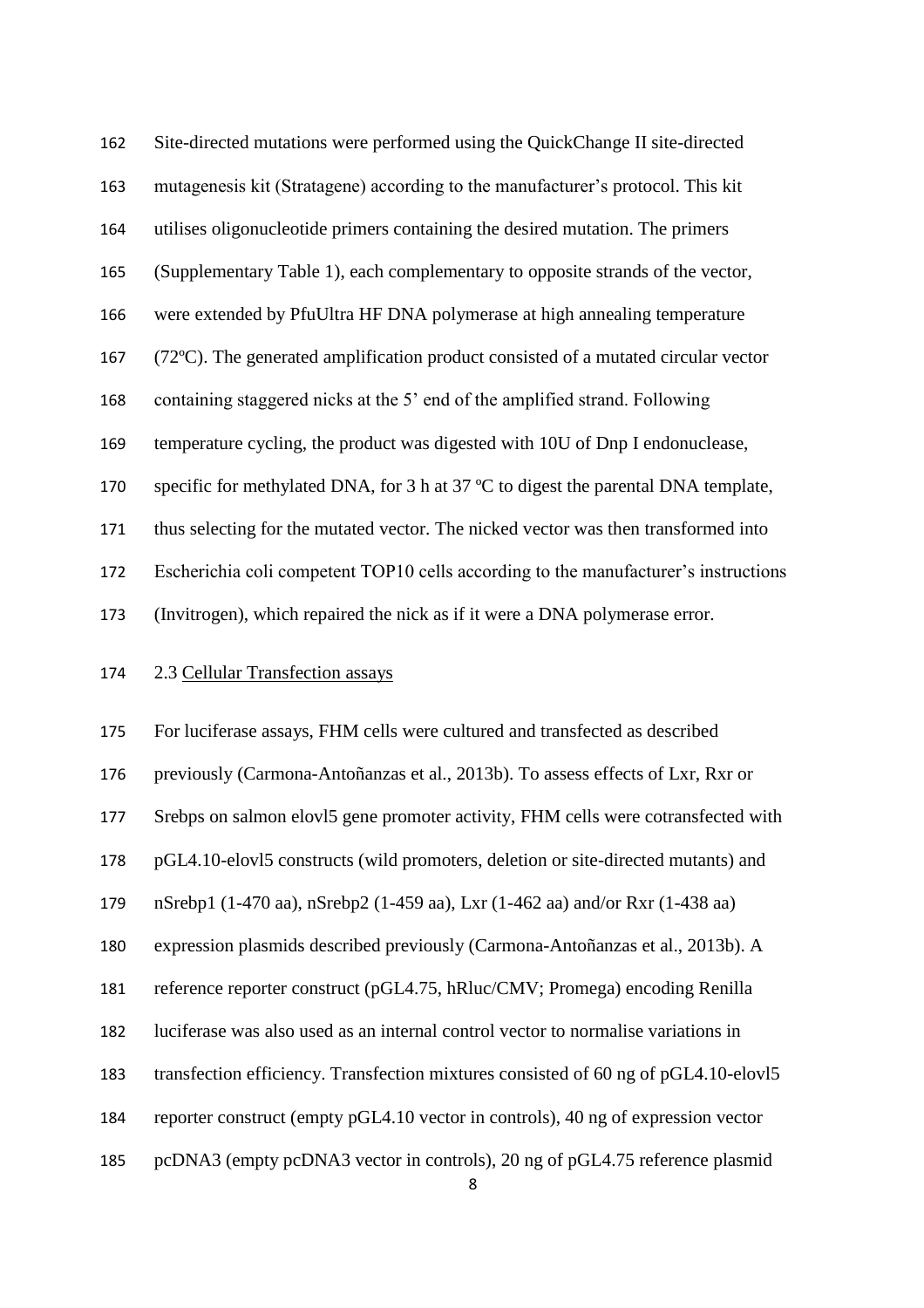(Promega) and 1 μl of Polyfect (Qiagen) transfection reagent. Cells cotransfected 187 with Lxr and Rxr were further treated with the Lxr agonist GW3965 (10  $\mu$ M), or ethanol carrier added 24 h after transfection. Forty eight hours after all transfections, the medium was aspirated, monolayer washed twice with PBS, cells lysed by 10 min incubation in 75 μl per well of 1x Passive Lysis Buffer (Promega), and Firefly and Renilla luciferase activities were quantified as described in Carmona 2013a. Transactivation activities were obtained using VICTOR X Multilabel Plate reader (PerkinElmer, USA) and data was normalised to the Renilla luciferase activities. Data are presented as means of transactivation activities of the triplicate assays. 2.4 Statistical analyses

196 All data are presented as means  $\pm$  SE with three replicates per condition. The effects

of deletions or mutations on promoter activities were determined by one-way

analysis of variance (ANOVA), followed by multiple comparisons using Tukey's

199 post hoc test. A significance of  $P \le 0.05$  (PASWS 18.0, SPSS Inc., USA) was

applied to all statistical tests performed.

## **3. Results**

# 3.1 Structure and organisation of *elovl5* genes

 Four lambda phage salmon genomic inserts with regions of high identity to the previously described salmon elongase cDNAs were obtained after screening an Atlantic salmon genomic DNA library constructed in lambda FIX II. These four phage inserts resolved into two distinct *elovl5* genes, which corresponded to the previously cloned and functionally characterised elongase cDNAs, and the genome sequences were termed *elovl5a* [GenBank: GU238431.1] and *elovl5b* [GenBank: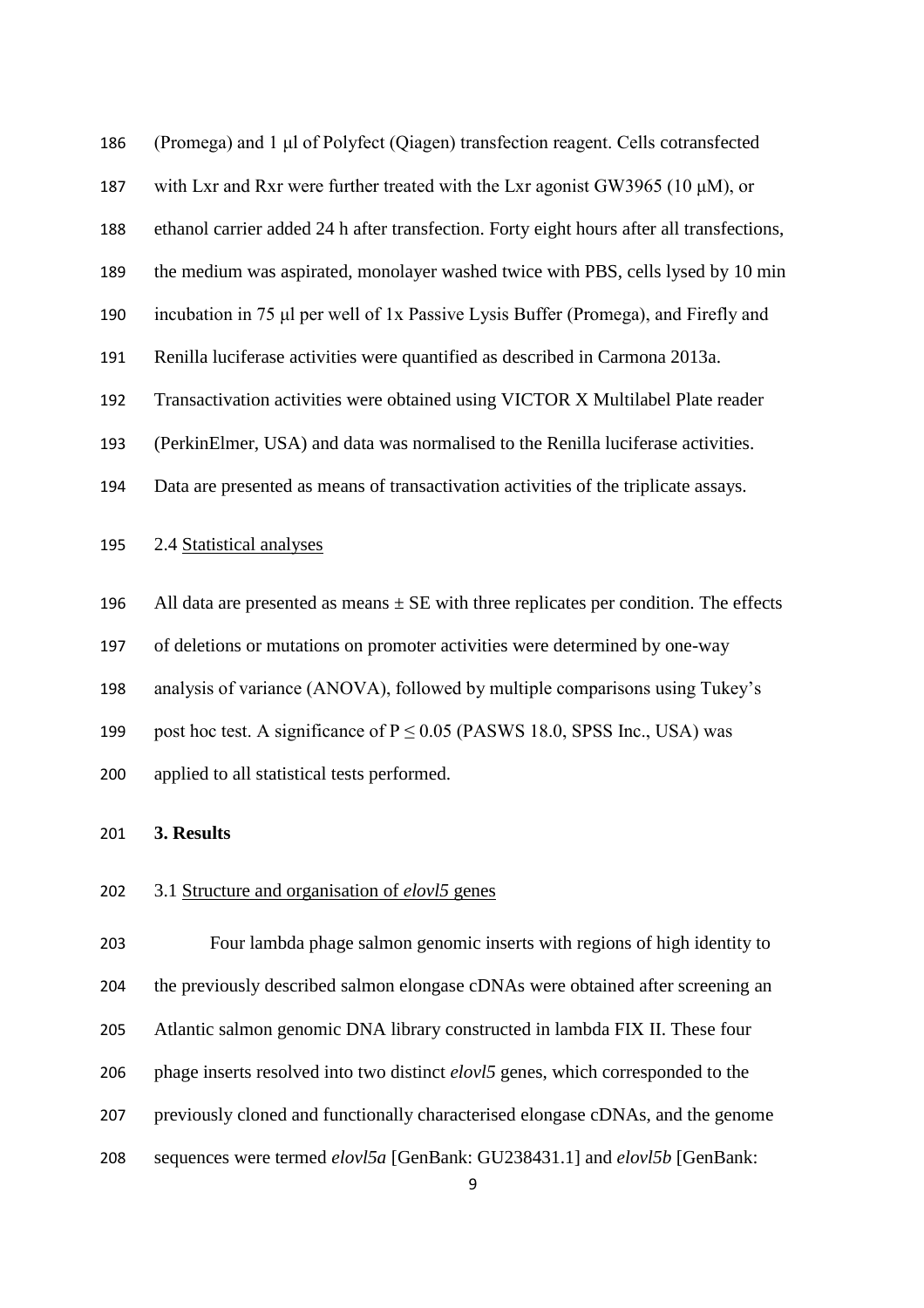GU324549.1]. The complete gene sequence for *elovl5a* was obtained, but only a partial sequence corresponding to the first five introns and exons deduced from the *elovl5b* cDNA sequence [GenBank: [FJ237531\]](http://www.ncbi.nlm.nih.gov/nuccore/209553929) was obtained. Both gene sequences were subsequently compared and extended with data obtained from the Atlantic salmon genome refrence sequence. These full-length salmon *elovl5* genes were then used to extract *elovl5* gene sequences for rainbow trout based on homology and alignments. Both salmon elongase genes had highly similar coding exon structures, being comprised of one 5'UTR non-coding exon and 7 coding exons that shared a high degree of sequence identity (Figure 1).



| 219 |  |  |  |  | Figure 1. Gene structures of Atlantic salmon, rainbow trout and northern pike elovl5 homologs. |  |
|-----|--|--|--|--|------------------------------------------------------------------------------------------------|--|
|-----|--|--|--|--|------------------------------------------------------------------------------------------------|--|

220 Gene structure was determined from genomic sequences obtained from a genomic DNA lambda FIX

221 II library and complemented with sequences from the NCBI Atlantic salmon, rainbow trout and

- northern pike whole-genome shotgun contig databases and PCR cloning. Coding exons (blue)
- predicted from alignments with cDNAs are connected by intron sequences which are plotted as intron
- 224 regions with  $> 70\%$  identity over  $> 100$ bp in pink in all genes, whereas intron regions with 50 70 %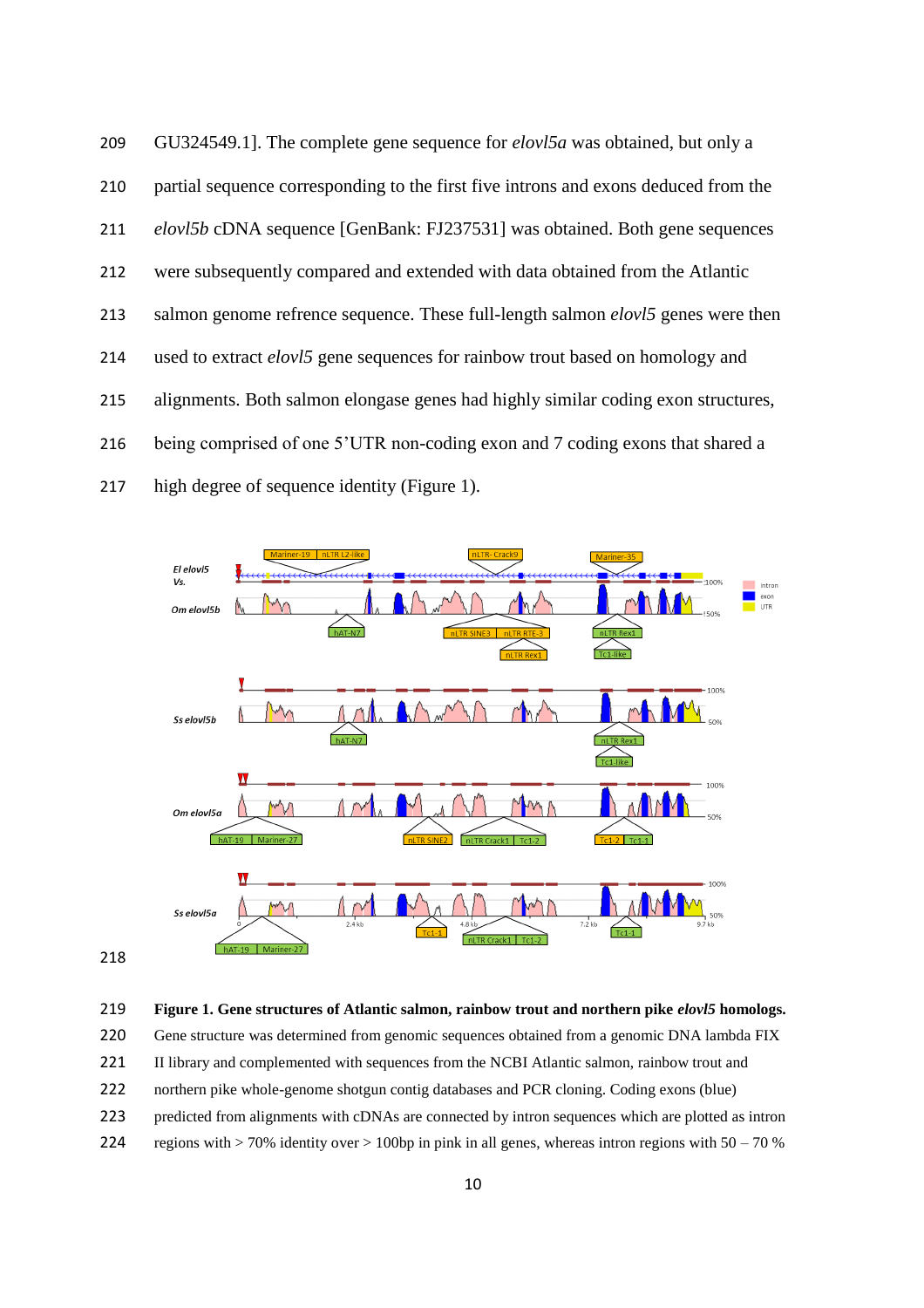225 identity over > 100bp are indicated in white The position of predicted non-autonomous DNA

transposons and non-LTR (long terminal repeat) retrotransposons that share extensive similarity to

RepBase entries from a reference collection of interspersed elements are indicated. Green boxes

represent mobile elements that are conserved between orthologs and orange boxes represent non-

conserved mobile elements between orthologs. Red triangles indicate Srebp (SRE) binding sites

predicted from mutagenesis assays. Ss, *Salmo salar*; Om, *Onycorhynchus mykiss*; El, *Esox lucius*.

 A pair of similar rainbow trout genes, and a single pike gene was also identified from the NCBI RefSeq genome databases. Thse genes shared exons of high identity, as well as several areas of clear homology in intron regions and in putative promoter regions. Comparison of salmon and trout *elovl5* genomic sequences to repeat and transposon databases identified several potential mobile genetic elements that were highly repeated throughout both salmon and trout genomes, and which in most cases occurred in the same positions in paralogous salmon and trout *elovl5* genes (Figure 239 1). Although there were areas of high similarity between pike introns and the salmon and trout introns, transposon-like sequences in the pike gene were different from those in the salmonid genes and were at different locations (Figure 1).

3.2 Atlantic salmon *elovl5* promoter analysis

Sequence homology was assessed between the salmon *elovl5a* and *elovl5b*

homeologues including 4.9 kb and 3.1 kb upstream of the initiation codons,

respectively. Atlantic salmon *elovl5* homeologues were also compared (BlastN) to

246 the whole-genome shotgun contigs database in Atlantic salmon and Repbase

databases to identify intergenic repeated sequences and transposon-like elements

present elsewhere in the salmon genome. Highly conserved regions were identified

249 between the *elovl5* duplicates covering ~1.3 kb of the promoters and including the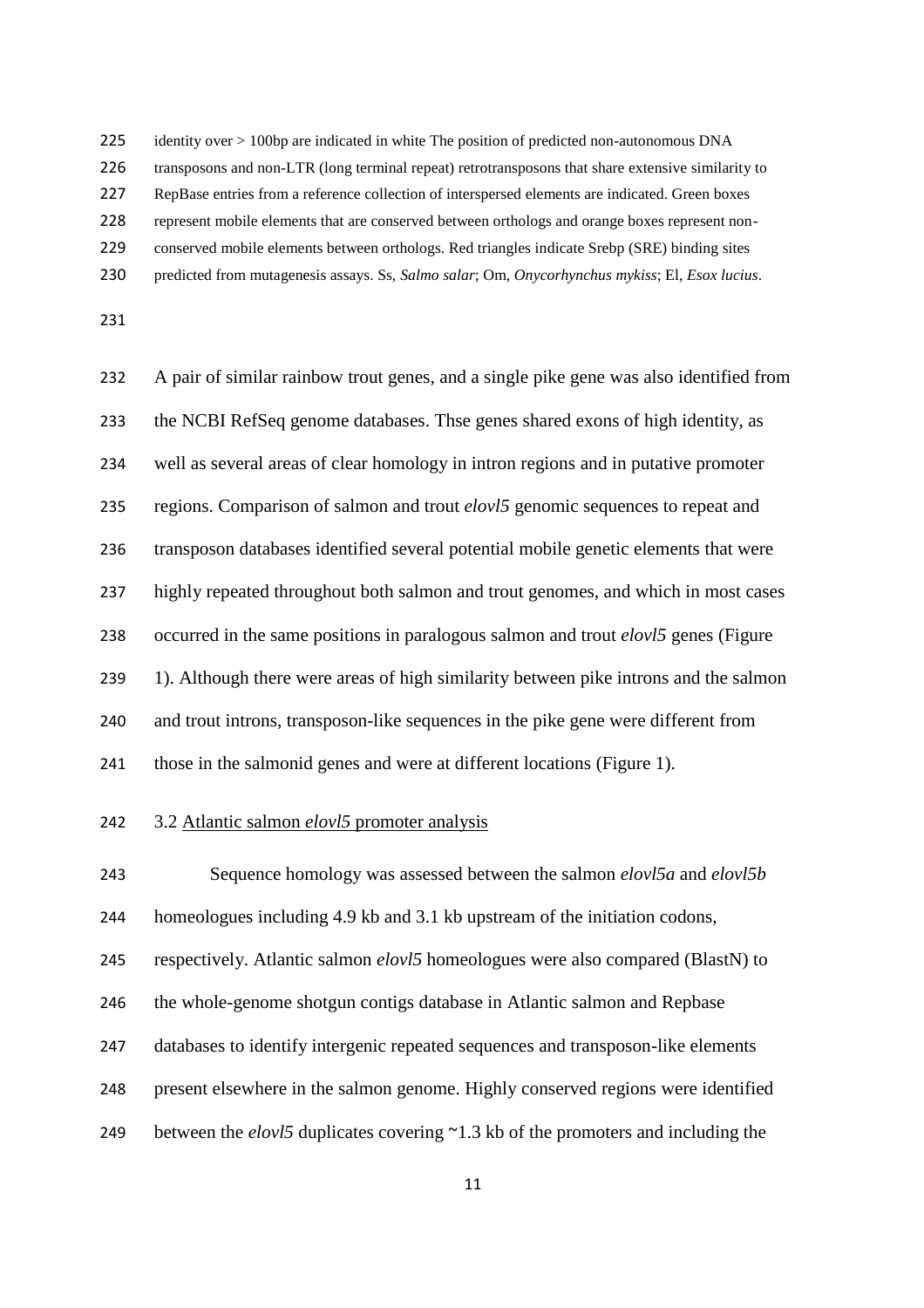first exon, which shared 83 % identity in both *elovl5* genes and included the majority of the 5'UTR region. Highly repeated elements were identified in each *elovl5* independently when a genome BlastN produced more than 30 hits throughout the salmon genome and shared > 80 % identity. Highly repeated elements accounted for 23 % of the *elovl5b* promoter and made up 39 % of the *elovl5a* promoter length. The greater size of the *elovl5a* promoter appears to have originated from a 2.5 kb insertion scored as a highly repeated (> 85 % nucleotide identity) sequence scattered throughout the salmon genome and, within this region, signs of ancestral transposable elements (TEs) could be identified (Figure 1). RepeatMasker and CENSOR hits and NCBI megablast analysis, indicated the presence of an hAT-like transposon neighbouring a non-autonomous Mariner-like element, sharing 82 % identity with a previously reported Tc1-like transposase pseudogene, Tcb2 [GenBank: BT059074] from the Atlantic salmon Tc1/Mariner subfamily. Regions that were dissimilar between the two *elovl5* genes and were not highly repeated in the salmon genome accounted for 35 % and 34 % of the total promoter size of the salmon *elovl5a* and *elovl5b*, respectively.

 To determine the regions of each salmon *elovl5* gene responsible for transcription factor (TF)-dependent transcription, the DNA fragments encompassing upstream, untranscribed exon and initiation codon sequence, and deletions thereof, was fused to a promoterless luciferase reporter gene (pGL4.10) and cotransfected to fathead minnow FHM cells with constitutive expression vectors encoding the Atlantic salmon transcription factors of interest. Liver X receptor (LXR) forms 272 obligate heterodimers with retinoid X receptor (RXR) and requires ligand activation, and has previously been implicated in salmon elovl5 gene regulation (Carmona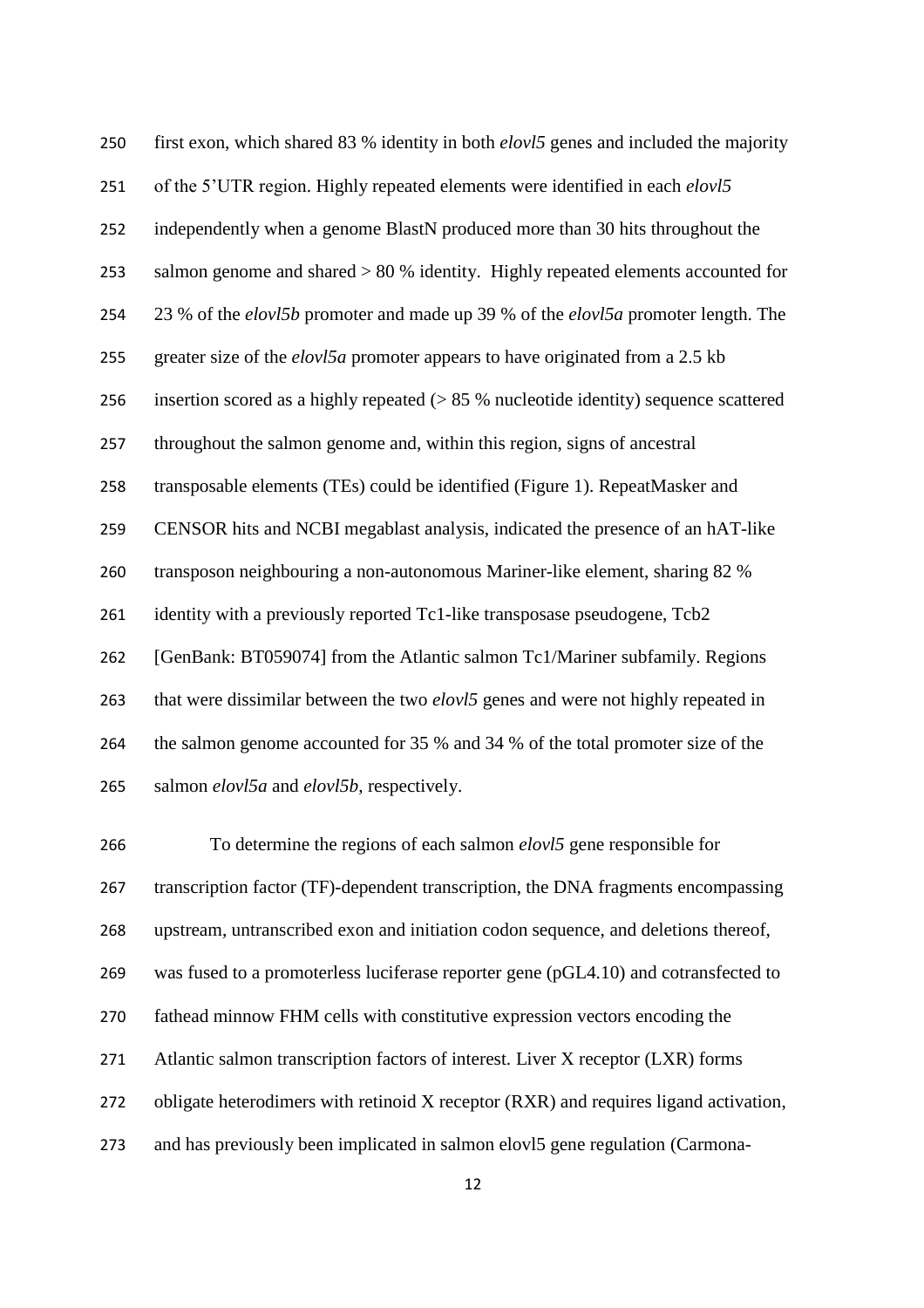Antonanzas et al., 2013b) Thus, to test the transcriptional role of Atlantic salmon

Lxr, simultaneous cotransfections with piscine Rxra were performed in the presence

of the synthetic LXR agonist, GW3965.



 **Figure 2. Deletion analyses of salmon** *elovl5a* **and** *elovl5b* **gene promoters in the presence of overexpressed salmon Lxr and plaice Rxr transcription factors.** Deletion constructs are represented on the left. Non-coding exon is indicated with open boxes and Firefly luciferase coding- sequence by closed boxes. Sequences are numbered relative to the first base of the transcription start site, assumed to be the first base of the 5' non-coding exon. Promoter activity of constructs is represented on the right with the values representing normalised Firefly activity (luc2) to Renilla 284 activity (hRluc). \*Indicate the effect of GW3965-activated LXR/RXR is significant compared to ethanol (EtOH) carrier on the same construct (One-way ANOVA; P < 0.05). The results are representative of three independent experiments.

Results (Figure 2) were normalised using the *Renilla* luciferase (pGL4.75) and

negative controls transfected with promoterless pGL4.10 and mock expression vector

- (pcDNA3) lacking the insert. Deletion constructs co-tranfected with ligand-activated
- Lxr and Rxr showed significant differences between *elovl5a* and *elovl5b* responses.
- Lxr/Rxr stimulation of *elovl5a* promoter, activity was observed when up to 153 nt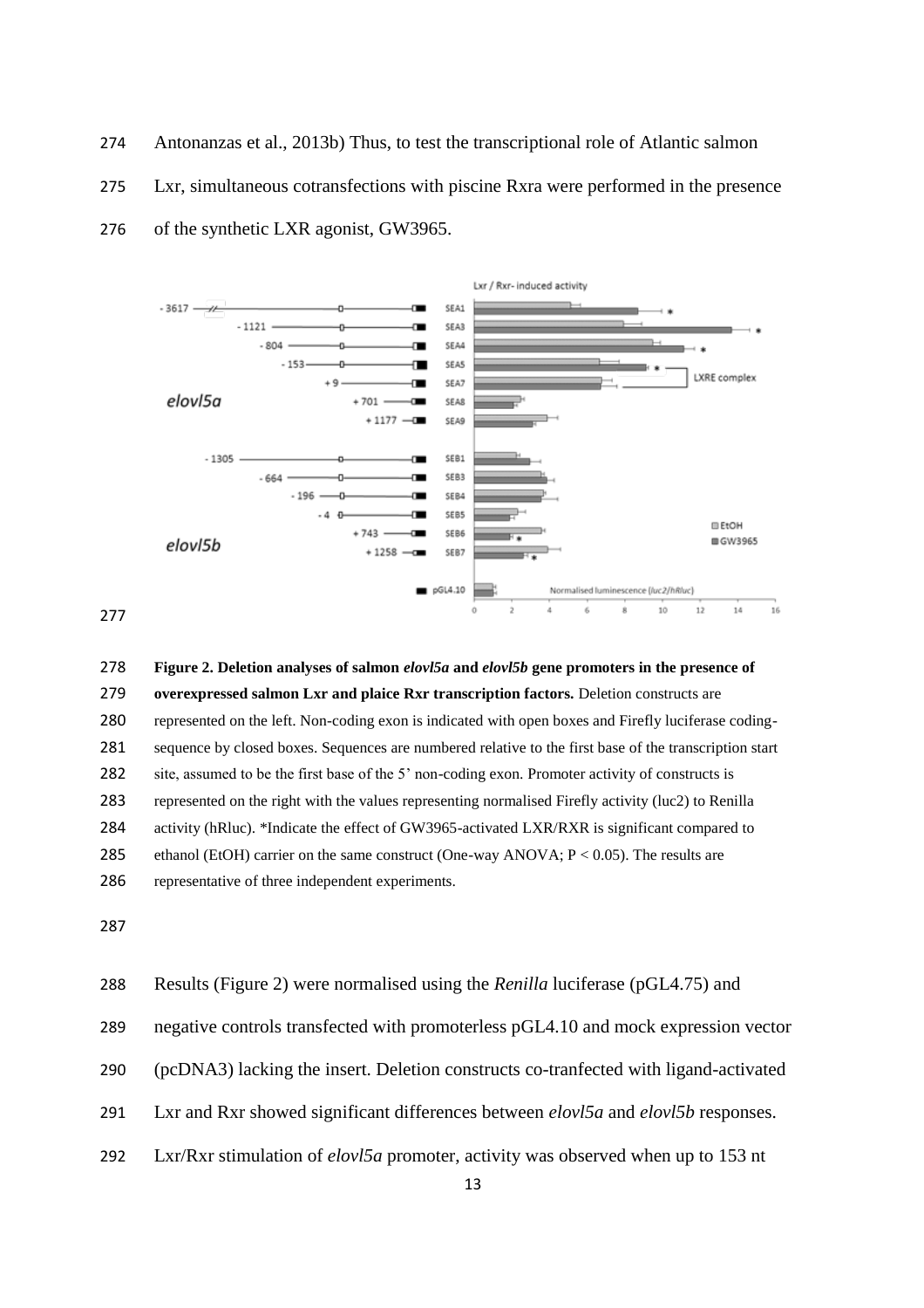| 293 | upstream of the transcriptional start site (TSS) were included in the construct         |
|-----|-----------------------------------------------------------------------------------------|
| 294 | (SEA5). Constructs SEA1 and SEB1 are the wild-type reporter constructs for elovl5a      |
| 295 | and elovl5b, respectively, whereas SEA2-SEA9 and SEB2-SEB7 constitute reporter          |
| 296 | deletions. Upstream deletion constructs SEA1, SEA3 and SEA4 also showed                 |
| 297 | significant differences, with maximal activity observed when up to 1121 nt upstream     |
| 298 | of the TSS were included in the construct. In contrast, all deletion constructs         |
| 299 | excluding the promoter region $+9$ upstream of the TSS (SEA7, SEA8 and SEA9)            |
| 300 | exhibited much reduced activity and no significant differences between the              |
| 301 | expression levels of the GW3965-activated TF and the mock activated TF with             |
| 302 | ethanol (Figure 2). These results suggested that <i>elovl5a</i> likely possessed an LXR |
| 303 | response element (LXRE) within a fragment of 162 nt, located between 153 nt             |
| 304 | upstream of the TSS and 9 nt downstream the TSS. In contrast, the elovl5b promoter      |
| 305 | was not stimulated by Lxr/Rxr and GW3965 and a significant downregulation, not          |
| 306 | detected in $elov15a$ , was observed at deletions beyond +743 (Figure 2). These results |
| 307 | are indicative of functional divergence of the regulatory regions in the Atlantic       |
| 308 | salmon elovl5 homeologues.                                                              |

3.3 Regulation of salmon *elovl5* duplicates by Srebps

All the deletion constructs from both *elovl5* genes were also tested for

response to Srebp1 and Srebp2 overexpression. Srebps are highly conserved

transcription factors which regulate, in conjunction with other factors such as nuclear

transcription factor Y (NF-Y) and specificity protein 1 (Sp1), pathways of

cholesterol and fatty acid biosynthesis in vertebrates (Amemiya-Kudo et al., 2002).

Maximal Srebp1 and Srebp2 dependent stimulation of luciferase was observed on the

largest *elovl5a* (SEA1) and *elovl5b* (SEB1) promoter constructs. The *elovl5a*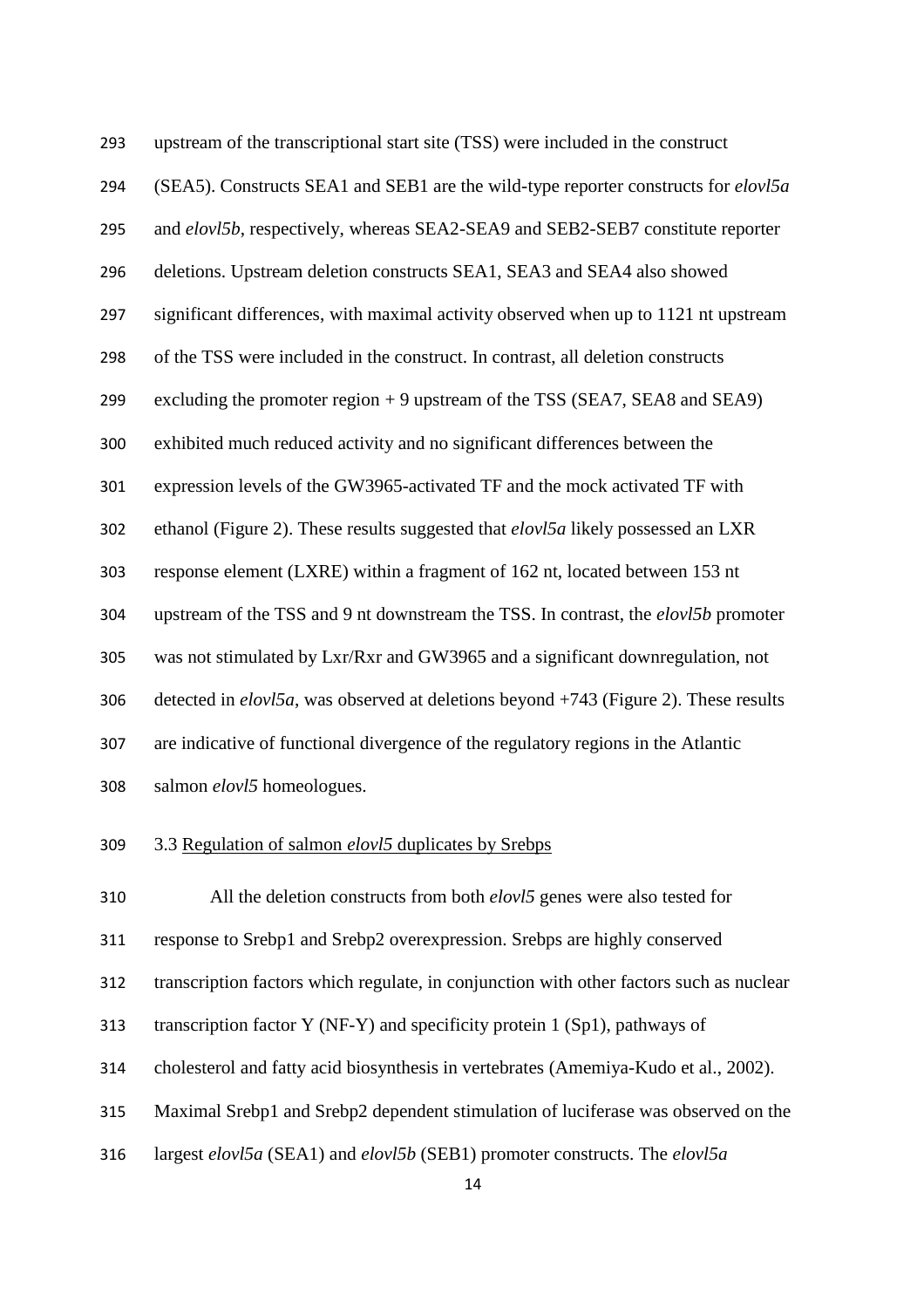- promoter showed 3-fold and 2-fold increases stimulated by Srebp2 and Srebp1,
- respectively, when up to 3617 nucleotides upstream of the TSSwere included in the



wild-type reporter construct (SEA1) (Figure 3).

**Figure 3. Deletion analyses of salmon** *elovl5a* **and** *elovl5b* **gene promoters in the presence of** 

 **overexpressed nuclear Srebp factors**. Deletion constructs are represented on the left. Non-coding exon is indicated with open boxes and Firefly luciferase coding-sequence by closed boxes. Sequences are numbered relative to the first base of the transcription start site, assumed to be the first base of the 5' non-coding exon. Promoter activity of constructs is represented on the right with the values representing normalised Firefly activity (luc2) to Renilla activity (hRluc). \*Indicate the effect of SREBP1 or SREBP2 is significant compared to a construct containing no insert (mock) cotransfected 328 with on the same reporter construct (ANOVA;  $P < 0.05$ ). The results are representative of three independent experiments.

 A deletion with 3538 nucleotides upstream of the TSS (SEA2) abolished the Srebp1 and Srebp2-dependent stimulation. The *elovl5b* promoter exhibited the highest activity in the presence of Srebp2 (5-fold induction), 3-fold higher than that of Srebp1 and twice as high as the maximum Srebp2-induced activity observed for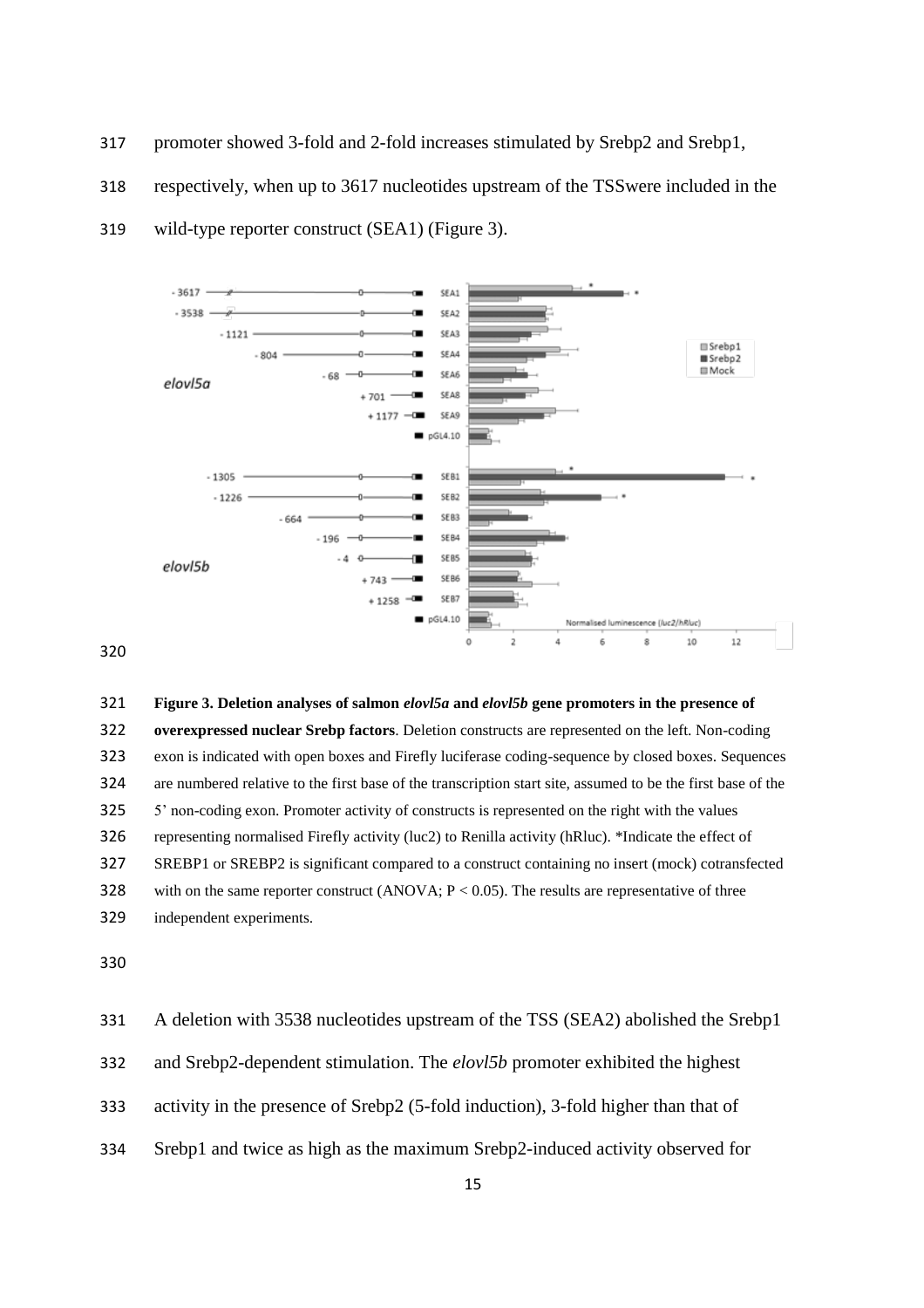*elovl5a* (SEA1) (Figure 3) confirming results obtained earlier (Carmona-Antoñanzas at al., 2013b). A deletion, less than 80 nucleotides shorter, including 1226 nucleotides upstream of the TSS (SEB2) displayed around 50 % reduction in Srebp2 dependent activity, and the Srebp1 dependent effect disappeared in the absence of Srebp. No significant differences in activity were observed in further *elovl5b* promoter deletions. The promoterless pGL4.10 (negative control) exhibited a much- reduced activity in all analyses. These results indicated that Srebp1 and Srebp2 are capable of binding *elovl5a* promoter within a 79 nt region located between 3617 nt (SEA1) and 3538 nt (SEA2) upstream of the TSS. The salmon *elovl5b* promoter responded to Srebp1 within a fragment of 79 nt between 1305 nt (SEB1) and 1226 nt (SEB2) upstream of the TSS, whereas a sterol response element (SRE) responsible solely for Srebp2 regulation appeared to be located within a larger region of 641 nt located between 1305 nt (SEB1) and 664 nt (SEB2) upstream of the TSS. 3.4 Promoter mutagenesis analysis

| 349 | Candidate transcriptional regulatory regions in the salmon <i>elovi5</i> duplicates, |
|-----|--------------------------------------------------------------------------------------|
| 350 | identified by promoter deletions as containing potential Lxr response elements       |
| 351 | (LXRE) (Figure 2,4) or sterol response elements (SRE) (Figure 3,5), were subjected   |
| 352 | to <i>in silico</i> analysis (Table 1) to identify potential TF binding elements.    |

# Salmon elovl5a promoter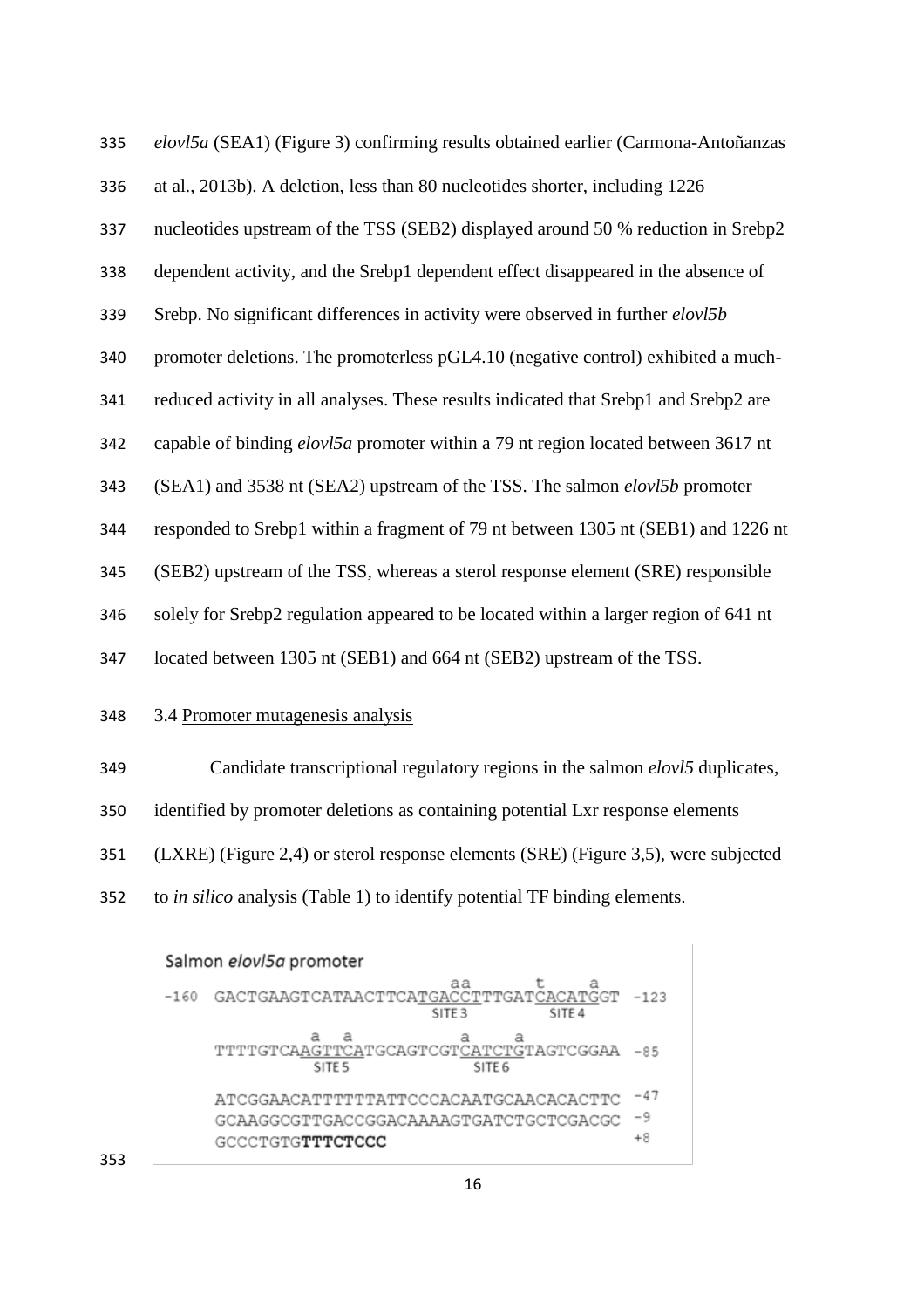**Figure 4. Nucleotide sequence of the salmon** *elovl5a* **promoter recognised by Lxr/Rxr.** Numbers are given relative to the first base of the transcription start site (TSS). Exonic region corresponding to the 5' non-coding region is shown in bold letters (+1 to +8). Potential transcriptional binding motifs investigated by mutational analyses are indicated by SITE 3-6, with nucleotide mutations indicated by lower-case letters above the wild-type sequences.

| 359 |                     | $NF-Y$ | <b>SRE</b>                                                   |  |
|-----|---------------------|--------|--------------------------------------------------------------|--|
| 360 | $-624$<br>B rerio   |        | GCAGCGCTCTGATTGGTCTGTTGTAACTTCAGATGAATGGGGTGATTTACTTGAA-     |  |
| 361 | $-599$<br>E lucius  |        | GCCGTGATTTGATTGGTCTCCACAGAGGAGA-ATGAATGGGGTGACAACTCGGAA-     |  |
| 362 | $-3583$<br>S salarA |        | GCAGTGATTTGATTGGTTTCCACTGACGAGATGTGAATGGGGTGACA-CTCGGCA-     |  |
| 363 | O mykissA -3518     |        | GCAGTGATTTGATTGGTTTCCACTGACGAGATGTGAATGGGGTGACATCTCGGCA-     |  |
| 364 | $-1270$<br>S salarB |        | GCAGTGATTTGATTGGTCTCCACTGACGAGAAATGAATGGGGTGACATCGGCTTG-32nt |  |
| 365 | O mykissB -1267     |        | GCAGTGATTTGATTGGTCTCCACTGACGAGAAATGAATGGGGTGACATCGGTTTG-32nt |  |
| 366 |                     |        |                                                              |  |
| 367 | S salarB            |        |                                                              |  |
| 368 | O mykissB           |        |                                                              |  |
| 369 |                     |        |                                                              |  |

370 **Figure 5. Alignment of** *elovl5* **duplicated** *cis***-regulatory regions in salmonids and northern pike**.

371 The numbers indicate the sequences position relative to the transcriptional start sites based on genome

372 sequence information for elovl5 homologs. Shading indicates that nucleotides at that position are

373 identical. NF-Y and SRE binding sites highlighted. NF-Y, nuclear factor Y binding sites; –, represent

374 gaps.

#### 375 **Table 1 Mutated promoter sequences of Atlantic salmon** *elovl5* **duplicated genes corresponding**  376 **to putative transcription factor binding sites.**

| Gene    | Construct<br>name               | <b>Mutation</b><br>sites | <b>Binding</b><br>factor | Sequence       | Mutated<br>sequence | Position<br>from TSS |
|---------|---------------------------------|--------------------------|--------------------------|----------------|---------------------|----------------------|
|         | SEA1 M1                         | $\mathbf{1}$             | NF-Y                     | <b>GATTGGT</b> | GAccaaT             | $-3576$              |
|         | SEA1 M2                         | $\overline{2}$           | <b>SREBP</b>             | TGGGGTGACA     | ATaaGaaGAC          | $-3549$              |
|         | SEA4 M1                         | 3                        | $PPAR\alpha$             | TGACCT         | TGAaaT              | $-141$               |
| elovl5a | SEA4 M2                         | 4                        | SREBP1                   | <b>CACATG</b>  | tACATa              | $-130$               |
|         | SEA4 M3                         | 5                        | $LXR\alpha$              | AGTTCA         | AaTTaA              | $-114$               |
|         | SEA4 M4                         | 6                        | SREBP1                   | <b>CATCTG</b>  | аАТСТа              | -99                  |
|         | SEB1 M1                         | 1                        | NF-Y                     | GATTGGT        | GAccaaT             | $-1264$              |
|         | SEB1 M2                         | 3                        | NF-Y                     | <b>GATTGGT</b> | GAccaaT             | -1178                |
| elovl5h | SEB <sub>1</sub> M <sub>3</sub> | 1, 3                     |                          |                |                     |                      |
|         | SEB1 M4                         | 2                        | <b>SREBP</b>             | TGGGGTGACA     | ATaaGaaGAC          | $-1237$              |
|         | SEB1 M5                         | 4                        | <b>SREBP</b>             | TGGGGTGACA     | ATaaGaaGAC          | $-1151$              |
|         | SEB1 M6                         | 2,4                      |                          |                |                     |                      |

Transcriptional binding sites were identified in *elovl5a* [GU238431.1] and *elovl5b* [GU324549.1] promoter regions using the TRANSFAC® binding site database (Matys *et al*., 2006). TSS, transcription start site.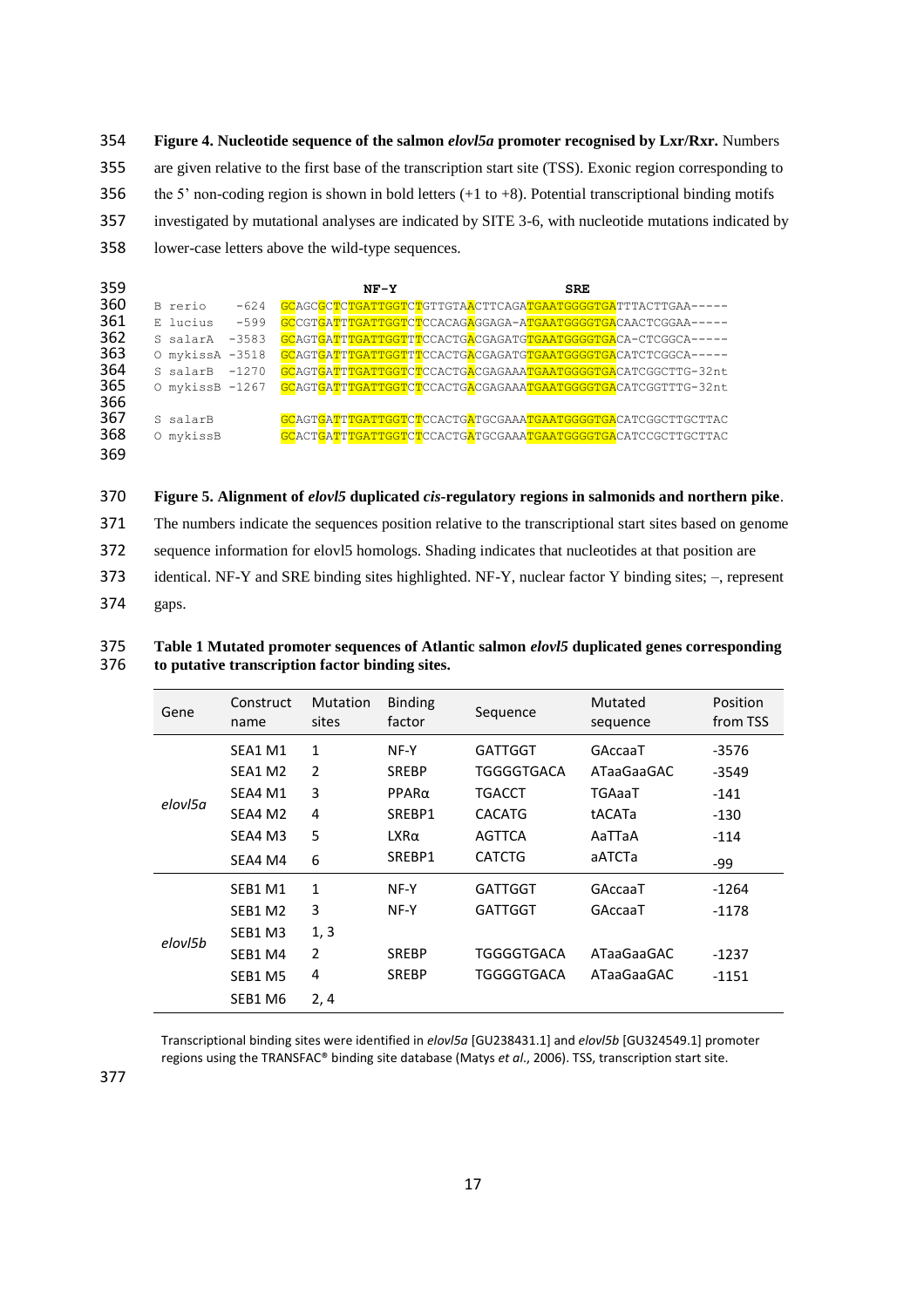Then, regulatory activity was investigated in FHM cells transfected with mutants targeting potential response elements (Table 1). For salmon *elovl5a*, mutations at sites 3, 5 and 6 caused a reduction of promoter activity of 16 %, 22 % and 25 % relative to the wild type activity (SEA1), respectively, although it was not supported statistically (Figure 6). Mutations of other sites had no effects on promoter activity.





 **Figure 6. Mutation analyses of salmon** *elovl5a* **gene promoter in the presence of overexpressed salmon Lxr and plaice Rxr transcription factors.** Various mutations of the salmon promoter deletions SEA4 (-236, FIGURE 3) were generated according to FIGURE 5 and the resulting reporter gene activity expressed as the normalised Firefly luminescence (luc2 / hRluc). Relative positions of binding sites, as described in text and in FIGURE 5, are shown and mutation sites within each construct indicated by a closed crossed box. Values represent the percentage expression reduction with respect of the corresponding non-mutated (wild type) promoter of one independent experiment.



% respectively compared to activity of Srebp1 on the wild type sequence (Figure 7).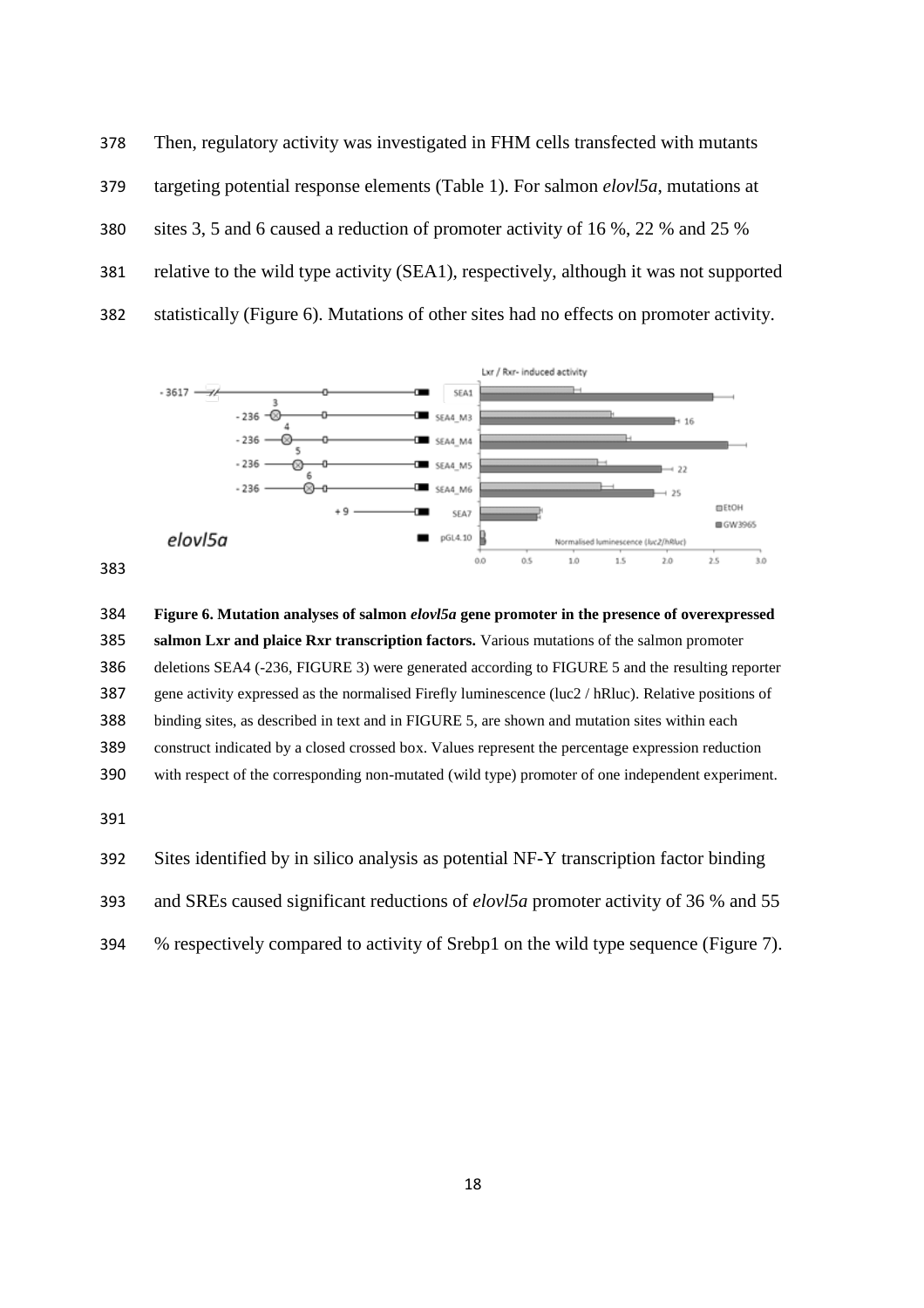

 **Figure 7. Mutation analyses of salmon** *elovl5a* **and** *elovl5b* **gene promoters in the presence of overexpressed nuclear Srebp factors.** Various mutations of the salmon promoter deletions SEA1 (- 3617, FIGURE 3) and SEB1 (-1305, FIGURE 3) were generated according to FIGURE 6 and the resulting reporter gene activity expressed as the normalised Firefly luminescence (luc2 / hRluc) relative to an expression construct containing no insert. Relative positions of E-box, NF-Y and SRE sites, as described in text and in FIGURE 5, are shown and mutation sites within each construct indicated by a closed crossed box. Values represent the percentage expression reduction with respect of the corresponding non-mutated (wild type) promoter of one independent experiment. \*Indicate the effect of Srebp1 or Srebp2 is significant compared to the non-mutated wild-type construct (One-way 405 ANOVA;  $P < 0.05$ ).



two SRE sites (sites 2 and 4) were identified and mutated. For Srebp1-dependent

activity on *elovl5b*, independent mutation of NF-Y at sites 1 or 3 caused non-

significant reductions of 43 % and 53 % of the wild type activity (SEB1),

respectively, whereas the simultaneous mutation of both NF-Y sites (SEB1 M3)

caused a significant reduction of 76 % compared to wild type activity. SRE mutation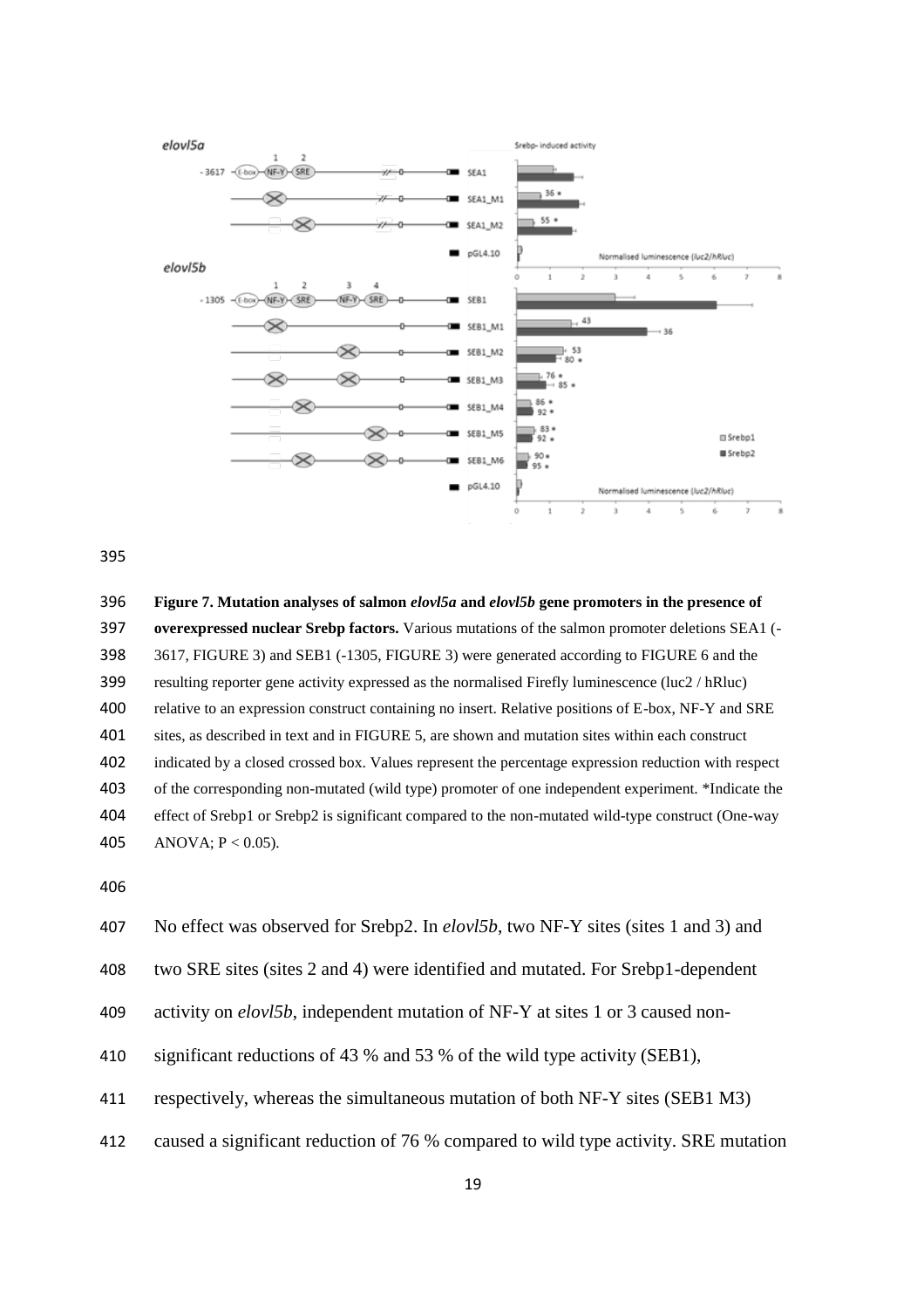at sites 2 or 4 caused significant reductions of 86 % and 83 %, and simultaneous mutations in sites 2 and 4 reduced the wild type activity by 90 %. Similar results were observed for *elovl5b* promoter mutations when they were co-expressed with Srebp2. Mutations in sites 1, 3, 2 and 4 caused reductions of 36 %, 80 %, 92 % and 92 % respectively whereas co-mutation of NF-Y sites 1 and 3, or SRE sites 2 and 4 caused the activities to drop 90 % and 95 % of the wild type activity.

**4. Discussion**

 This study describes the sequence, structure and regulation of duplicated Atlantic salmon *elovl5* genes and aimed to explain the divergent expression of these genes by comparative analysis of their *cis*-regulatory regions. In addition, by comparing salmon *elovl5a* and *elovl5b* to the rainbow trout and pike homologues we also attempted to reconstruct the evolutionary history of these genes. Salmonids and pike are useful species to study these aspects of evolution since Atlantic salmon and all other salmonids are descended from an ancestor that underwent a WGD event shortly after salmonids and esocids shared a common ancestor (Leong *et al*., 2010, MacQueen and Johnston, 2014). The salmon and trout *elovl5* genes are present in highly syntenic regions, and are most likely duplicated as a consequence of the salmonid WGS (Lien et al., 2016). This indicates, together with phylogenetic evidence (Carmona-Antonanzas et al, 2013a; Lien et al., 2106), that they most likely have arisen as a result of the salmonid whole-genome duplication event timed at about 88 Myr ago. Since WGD is hypothesised to play a major role in evolution, providing a larger complement of ready-made genes on which selection can act, the study of the consequences of WGD might shed light on the processes of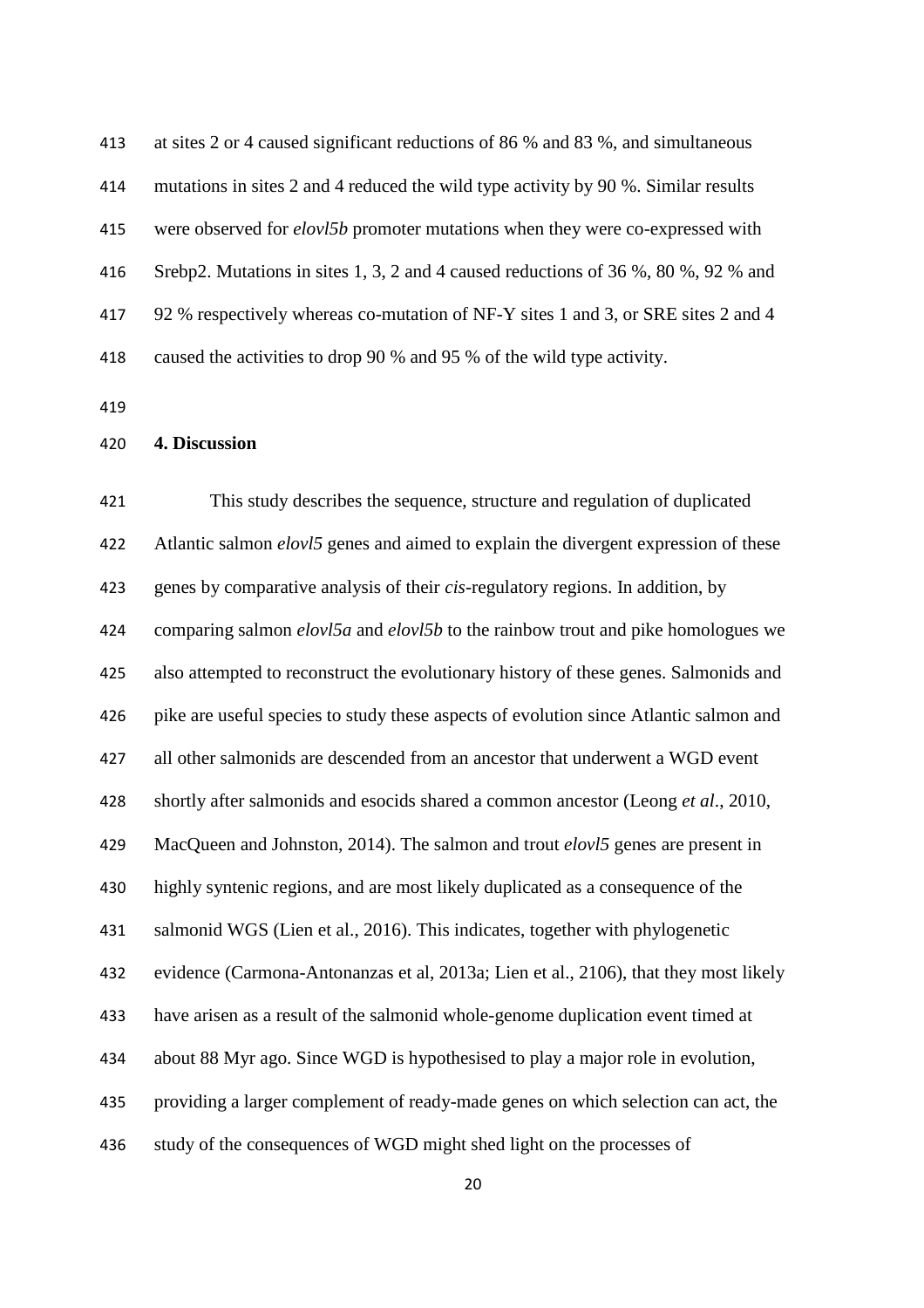diploidisation after WGS, a requirement for sub- or neofunctionalisation, and ultimately speciation (Wolfe, 2001). Sequence analysis clearly showed that each of the salmon *elovl5* genes had been colonised by a distinct range of transposon-like elements, at distinct sites. Notably the rainbow trout *elovl5a* and *elovl5b* genes are very similar to their Atlantic salmon counterparts, even at the level of transposon insertions. Accordingly, the phylogenetic analysis showed that the salmonid *elovl5a* paralogs clustered together separately from the *elovl5b* paralogs in trout and salmon suggesting they originated after divergence from esocids over 80 Myr ago and prior 445 to trout and salmon speciation,  $\sim$  26 Myr ago (Macqueen and Johnston., 2014). Thus, much of the intron sequence, including the transposon-like elements, is conserved between salmon and trout. Only two repeat sequences were present in salmon *elovl5* genes that were not identifiable in the trout homologues, and these could be categorically identified as Tc1-1, a Tc1/Mariner element (accession, CENSOR). Interestingly other copies of this Tc1-1 element were also present in different introns but in equivalent positions in salmon and trout *elovl5* homologues. The comparison with pike further indicated that *elovl5* introns in this species have been colonised by a different range of transposons, and that the non-repetitive regions of these pike introns can be aligned with the non-repeated, non-transposon-like regions of the corresponding introns in all salmon and trout *elovl5* genes. Some conclusions can be drawn from these observations. Firstly, the asymmetrical distribution pattern of Tc1- like transposons and non-LTR (long terminal repeat) retrotransposons in paralogous *elovl5* genes clearly suggest that Atlantic salmon and rainbow trout *elovl5* genes likely gained most TEs after the species diverged from a common ancestor with the closest pre-duplicated extant relative, northern pike, and after the salmonid *elovl5*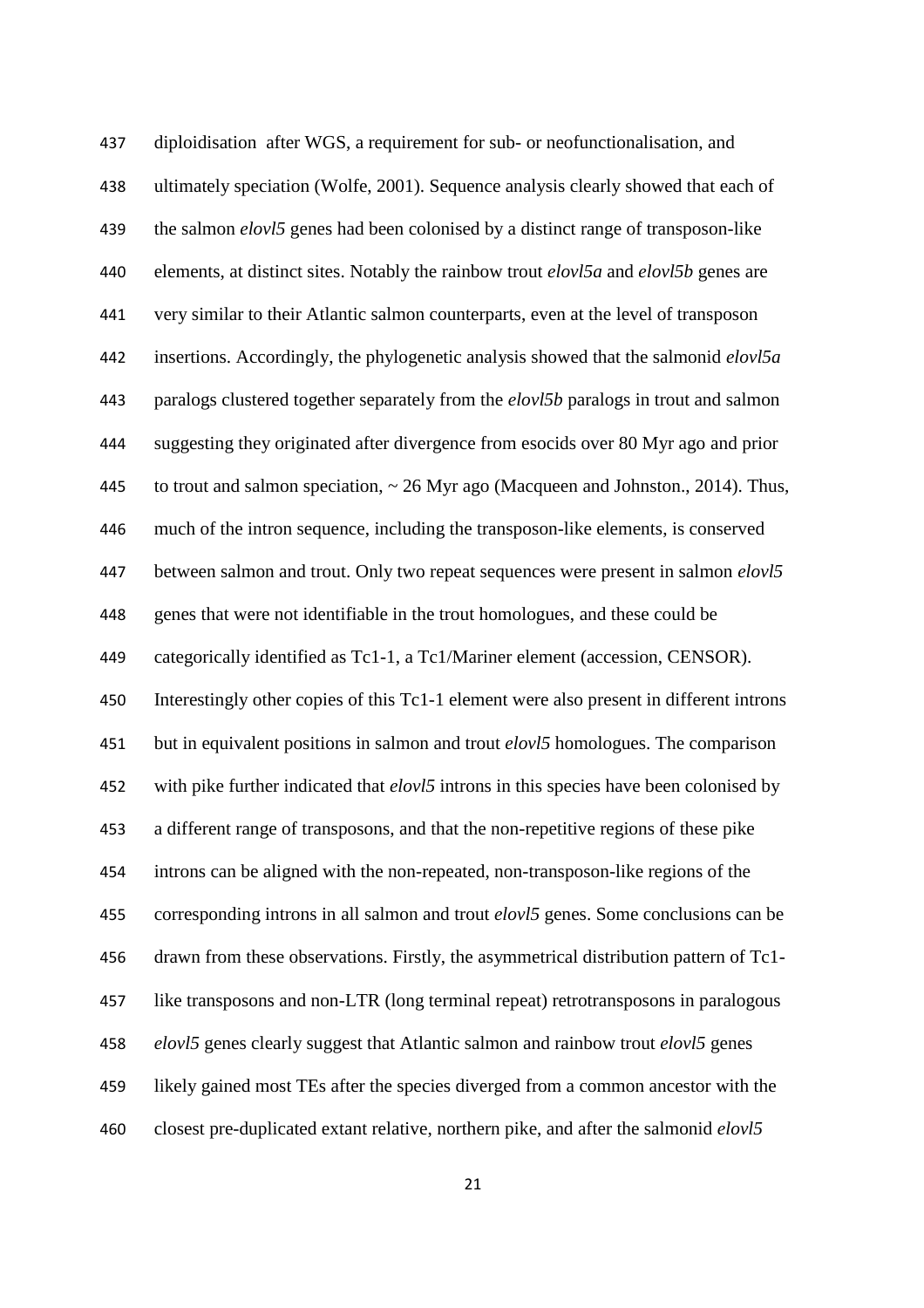duplication event. Secondly, the peak of activity of the Tc1-1 element might coincide approximately with the divergence of the lineages leading to Atlantic salmon and rainbow trout, since the corresponding *elovl5* genes in these species harbour Tc1-1 both at the same positions, and also in species-specific sites. Rainbow trout and Atlantic salmon genomes show accelerated waves of transposon activity which have been suggested to coincide with speciation (De Boer et al., 2007; Lien et al., 2016; Berthelot et al., 2014), however, it has not been possible to accurately date these mobilisations relative to speciation times due to a lack of knowledge of mutation rates in these elements. The observation that particular transposon activities might overlap with speciation might, given further analysis of duplicated salmonid genes, make it possible to calibrate and derive transposition rates for mobile genetic elements in salmonids, and thus more accurately date waves of their activities. If elevated transposon mobilisation occurred throughout the genome following salmonid polyploidisation it might have played an important role in driving diploidisation, which is required to enable genes duplicated via a WGD to diverge under relaxed selective pressures on at least one of the duplicates.

 Furthermore, transposable elements can also contribute promoters and regulatory elements to existing genes (Bejerano et al., 2006; Nishiwara et al., 2006;) and catalyse regulatory divergence of duplicated genes (Herpin eta l., 2010). Genome-scale bioinformatics analyses have shown that many promoters are derived from specific TEs suggesting that insertion of TEs harbouring "ready-to-use" *cis*- regulatory sequences can contribute to the establishment of specific patterns of gene expression (Ferrigno et al., 2001; Mariño-Ramírez et al., 2005). In this regard, Atlantic salmon *elovl5* deletion and mutation constructs allowed us to identify a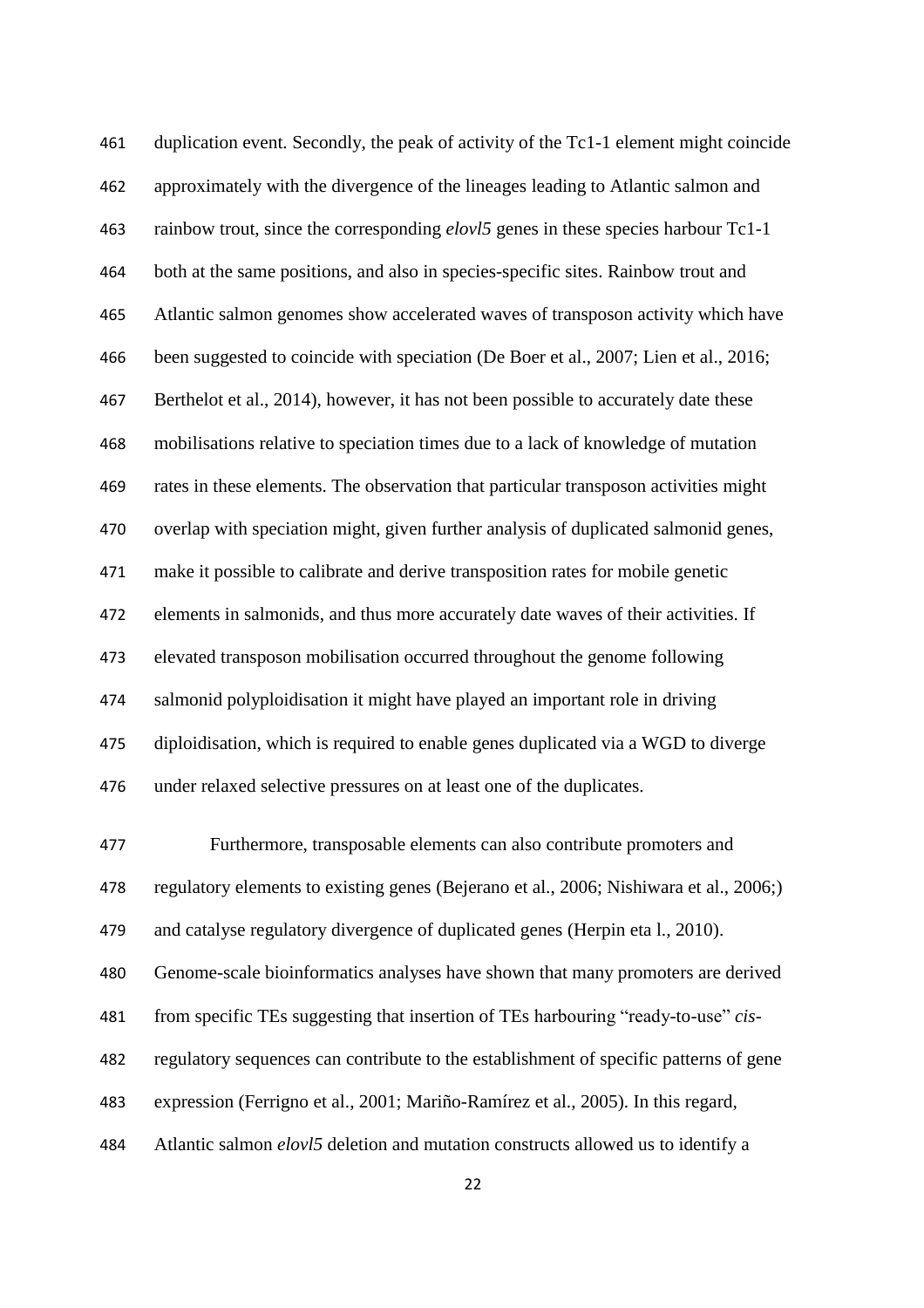| 485 | region located a few hundred base pairs upstream the transcriptional start site that    |
|-----|-----------------------------------------------------------------------------------------|
| 486 | was stimulated by Lxr agonist GW3965 in the presence of Lxr and obligated               |
| 487 | heterodimer Rxr. This Lxr/Rxr-dependent response was only detected on one of the        |
| 488 | duplicates, $elov1 5a$ , and the sequence element conferring activity is adjacent to an |
| 489 | elovl5a-specific non-autonomous Mariner-like element. Notably direct LXR-               |
| 490 | dependent control in LC-PUFA elongation has not been described in vertebrates           |
| 491 | previously, despite detailed analyses (Wang et al., 2005; Wang et al., 2006;            |
| 492 | Yoshikawa et al., 2002).                                                                |

 SREBPs, similarly to LXR, are major mediators of lipogenesis,controlled by dietary sterols and fatty acids ( Espenshade, 2006). The transfection results clearly showed that Srebp1 and Srebp2 are directly involved in the stimulation of both *elovl5* duplicated Atlantic salmon promoters, which contained sterol response element (SRE)-like sequences in close proximity with NF-Y cofactor sites.. Again these sequence motifs are completely conserved in the rainbow trout *elovl5* genes. In general, Srebp2 stimulated higher response than Srebp1, whereas in mammals the activity of SREBP2 on lipogenic genes is significantly lower than that of SREBP1 (Amemiya-Kudo et al., 2002). Also evident was the differential response of the *elovl5a* and *elovl5b* promoters. As demonstrated by sequence analysis, *elovl5b* possesses adjacent regions with duplicated dyads of SRE and NF-Y binding sites that confer greater SREBP-dependant stimulation than the single dyad in *elovl5a.* It was also apparent that both intact NF-Y and SRE sites were required for maximal Srebp- dependent activity. Furthermore on these particular sites, Srebp2 appeared to promote more transcriptional activity than Srebp1. It is, however, difficult to explain why mutation of either the NF-Y-binding site or the SRE in *elovl5a* did not have any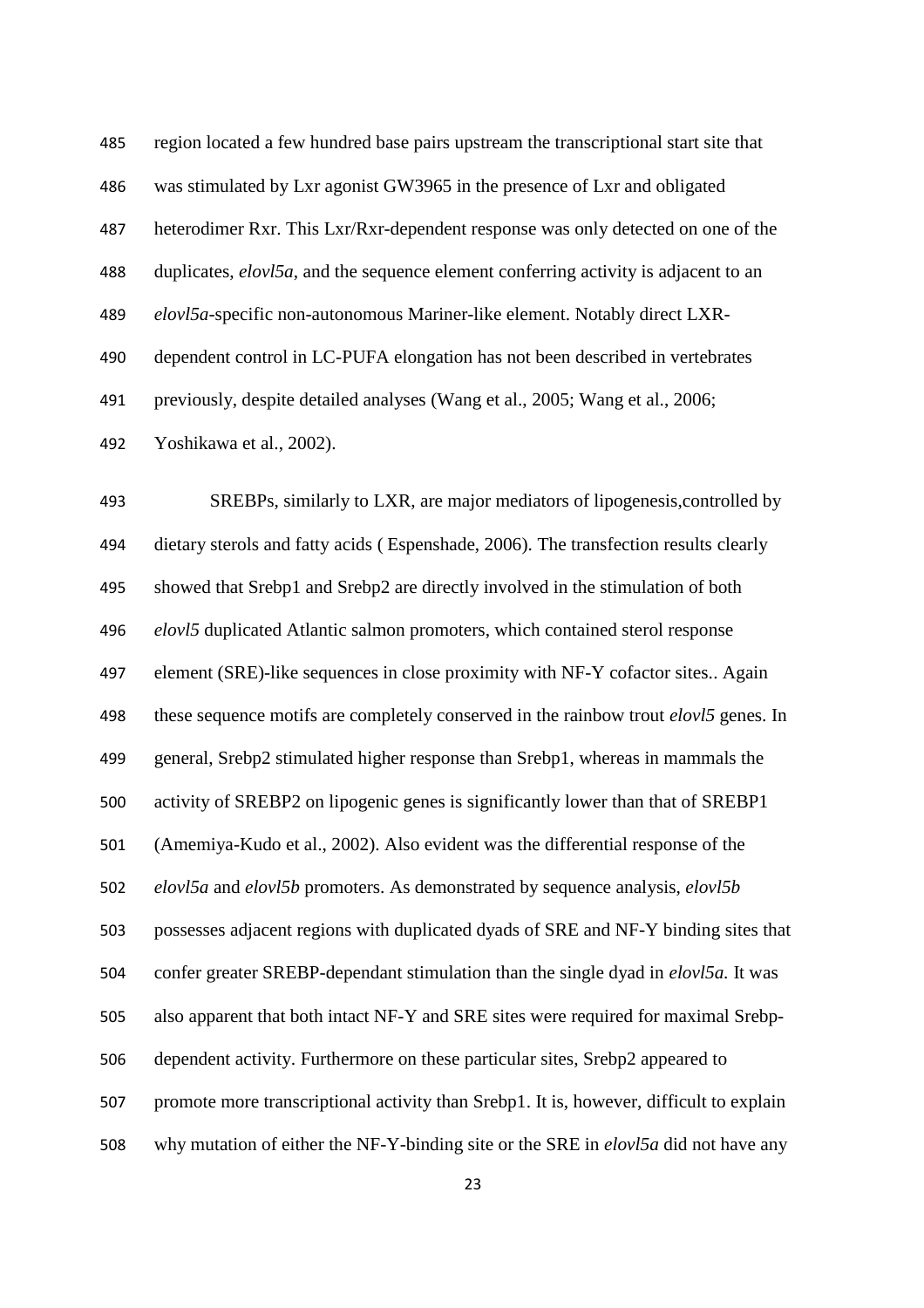effect on Srebp-dependent activity, given that the corresponding mutations reduced Srebp1-dependent activity and also both Srebp1- and Srebp2-dependent activity on the *elovl5b* promoter. Overall the transactivation results showed that these *elovl5* promoters were regulated by Srebps through SREs, likely in cooperation with NF-Y. In mammals, SREBPs also require recruitment of NF-Y cofactors to sites adjacent to some SREs (Jackson et al., 1995; Jackson at al., 1998; Näär et al., 1998) for maximal activity.The presence of a single NF-Y and SRE dyad in northern pike suggested that the topology observed in the salmonid *elovl5a* paralogs was likely to be the ancestral state. Zebrafish also contain a very similar element imediately upstream of the single elovl5 gene in this species (Fig 5). This suggests that the SREBP responsive site was duplicated in the *elovl5b* salmonid homeologue after the WGD and prior to the divergence of trout and salmon. Overall, the results indicated that both Lxr/Rxr and Srebp drive different responses between *elovl5* homeologue promoters caused by asymmetrical divergence in *cis*-regulatory regions. This *cis*-regulatory divergence is likely the cause of the previously observed differences in *in vivo* tissue expression patterns and differential responses to nutritional changes in these duplicated genes (Morais et al., 2009; Carmona-Antoñanzas et al., 2013a; Carmona-Antoñanzas et al., 2013b). Unlike many other fish species, Atlantic salmon and related salmonids have the full complement of enzymes, fatty acid elongases and desaturases, required for the biosynthesis of critical LC-PUFA. Here we show that in addition to possessing all of the enzymic machinary for LC-PUFA biosynthesis, duplicated elovl5 genes have also neofunctionalized to enable different regulatory pathways to operate, which, based on *in vivo* observations could increase flexibility in expression across tissues and under different nutritional conditions. Since salmonids spend a large part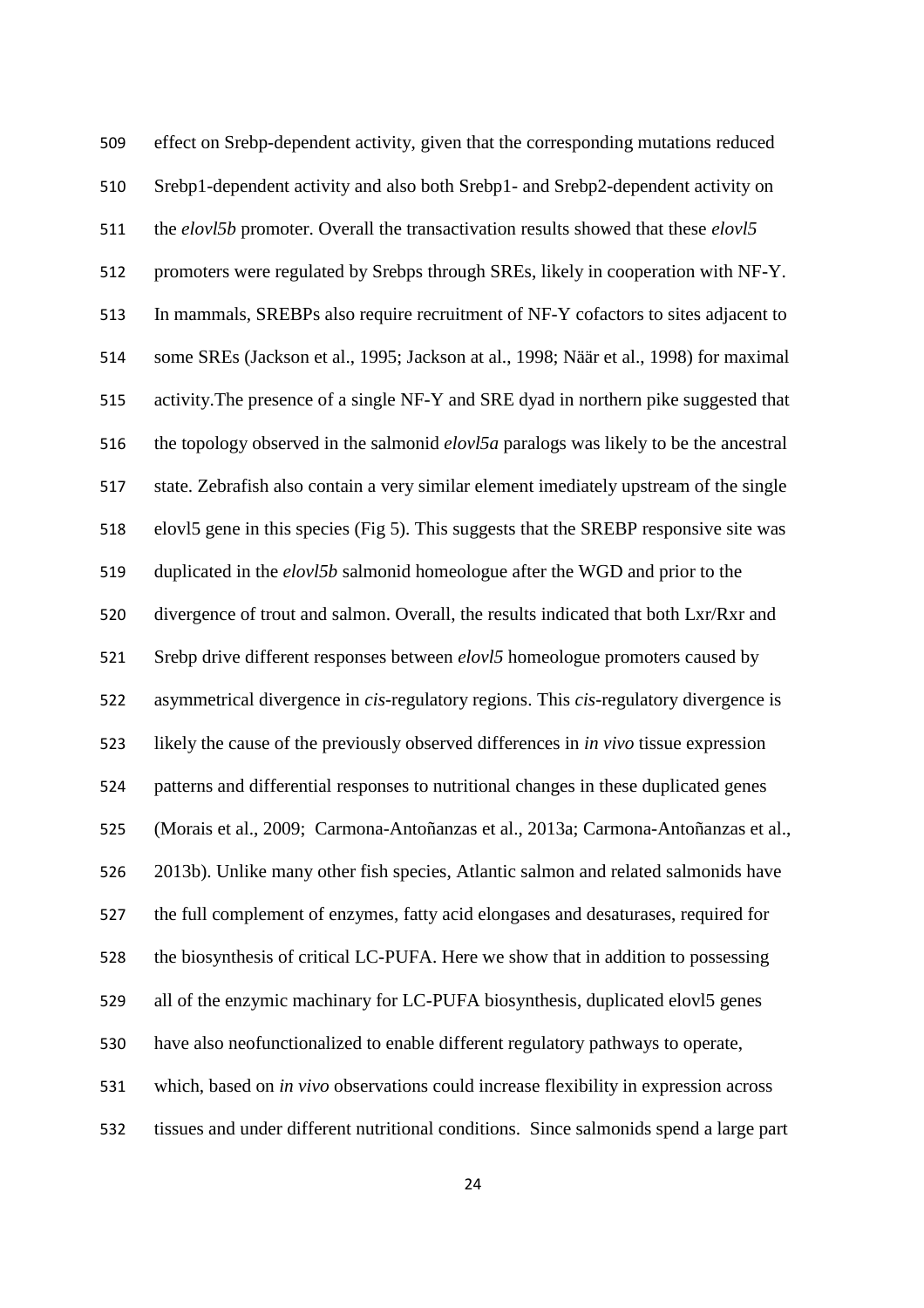of their lives in nutrient-poor freshwaters, these characteristics might represesent

adaptations which enable salmonids to more efficiently biosynthesise LC-PUFA,

which are in low supply in habitats fuelled predominantly by allochthonous,

terrestrial nutrient inputs (Brett and Muller-Navarra, 1997; Leaver et al., 2008)

**5. Conclusions** 

 The study of the gene structure of duplicated *elovl5* genes in Atlantic salmon and rainbow trout identified signs of increased transposition following evolutionary divergence with the esocid sister-lineage, but before the most recent speciation events. We suggest that this might have contributed to the formation of stable diploids possibly by inhibiting tetravalent formation and thus enabled duplicate genes to diverge in function, promoting adaptation. Detailed sequence analysis of the target gene promoters presented evidence of asymmetrical distribution of transposon- like elements and divergence of *cis*-regulatory regions in *elovl5a* and *elovl5b*, which resulted in different transactivation responses to transcription factors, LXR and SREBP, involved in the regulation of lipid homeostasis. We obtained evidence of homeologue neofunctionalisation in an *elovl5* duplicate gene possibly associated with a transposon insertion which was responsible for LXR-mediated gene regulatory differences. Also, we detected shared motifs, present at different copy numbers in *elovl5* duplicates in both Atlantic salmon and rainbow trout which conferred response to SREBPs. One consequence of this might be the neofunctionalisation of critical genes of the highly unsaturated fatty biosynthesis pathway, which has enabled salmonids to thrive in nutrient poor freshwater environments.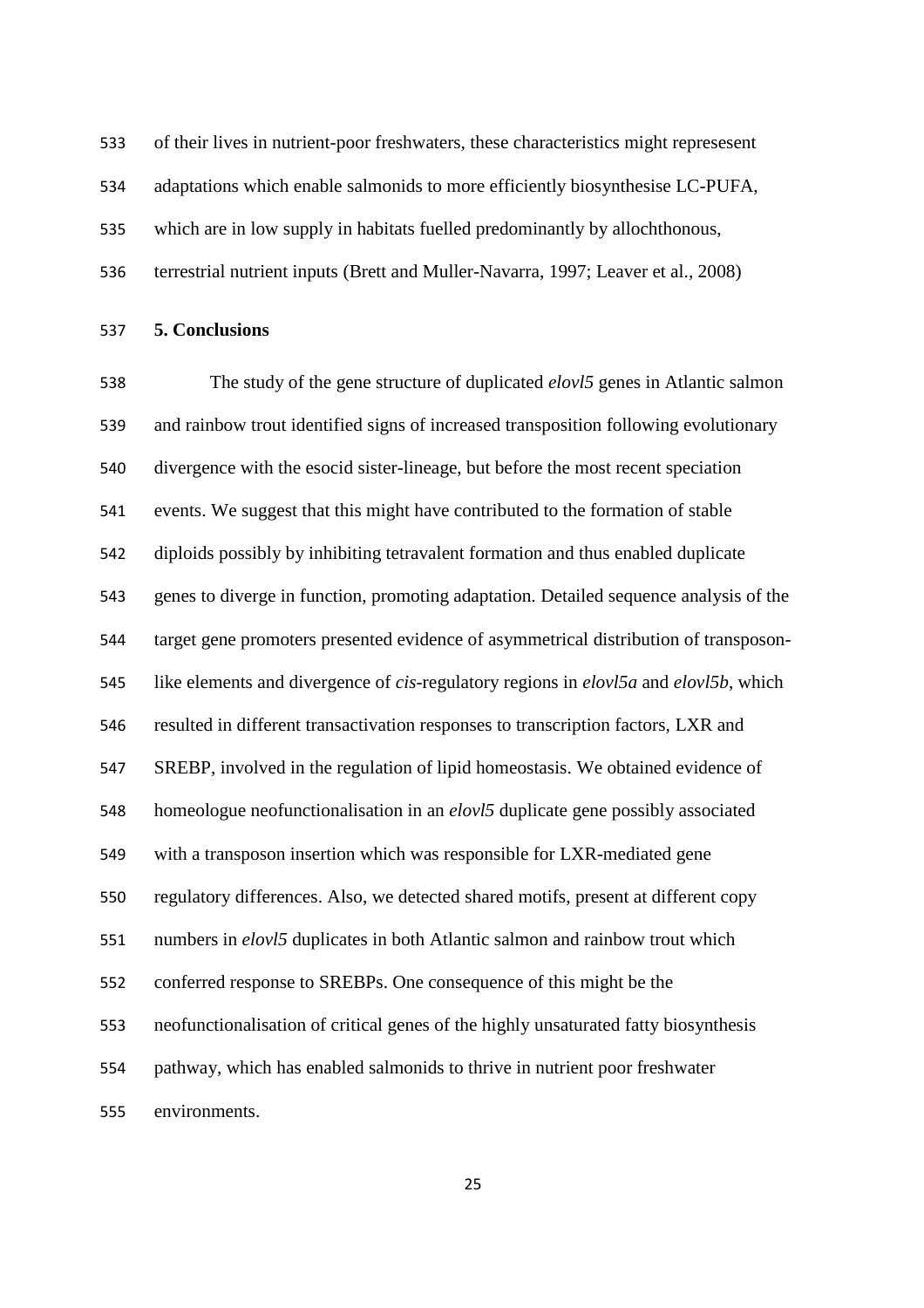## **List of abbreviations**

| 558 |  |  |  |  |  | Aa, amino acid; ARA, arachidonic acid; bp, base pair; DHA, docosahexaenoic acid; |  |
|-----|--|--|--|--|--|----------------------------------------------------------------------------------|--|
|-----|--|--|--|--|--|----------------------------------------------------------------------------------|--|

- ELOVL, fatty-acyl elongase; EPA, eicosapentaenoic acid; FAD, fatty-acyl
- desaturase; FHM, fathead minnow; LC-PUFA, long-chain polyunsaturated fatty
- acids; LTR, long terminal repeat; LXR, liver X receptor; LXRE, liver X receptor
- response element; Myr, million years; NF-Y, nuclear transcription factor Y; PUFA,
- polyunsaturated fatty acids; RXR, retinoic X receptor; SRE, sterol response element;
- SREBP, sterol regulatory element-binding protein; TE, transposable element; TF,
- transcription factor; TSA, transcriptome shotgun assembly; TSS, transcription start
- site; UTR, untranslated region; WGD, whole genome duplication; WGS, whole-
- genome shotgun.

# **Competing interests**

The authors declare that they have no competing interests.

### **Author contributions**

- GCA, DRT and MJL planned and coordinated the research; GCA performed
- laboratory analyses and data analysis; XZ conducted the gene cloning; GCA wrote
- the first draft of the manuscript, followed by contributions from remaining authors.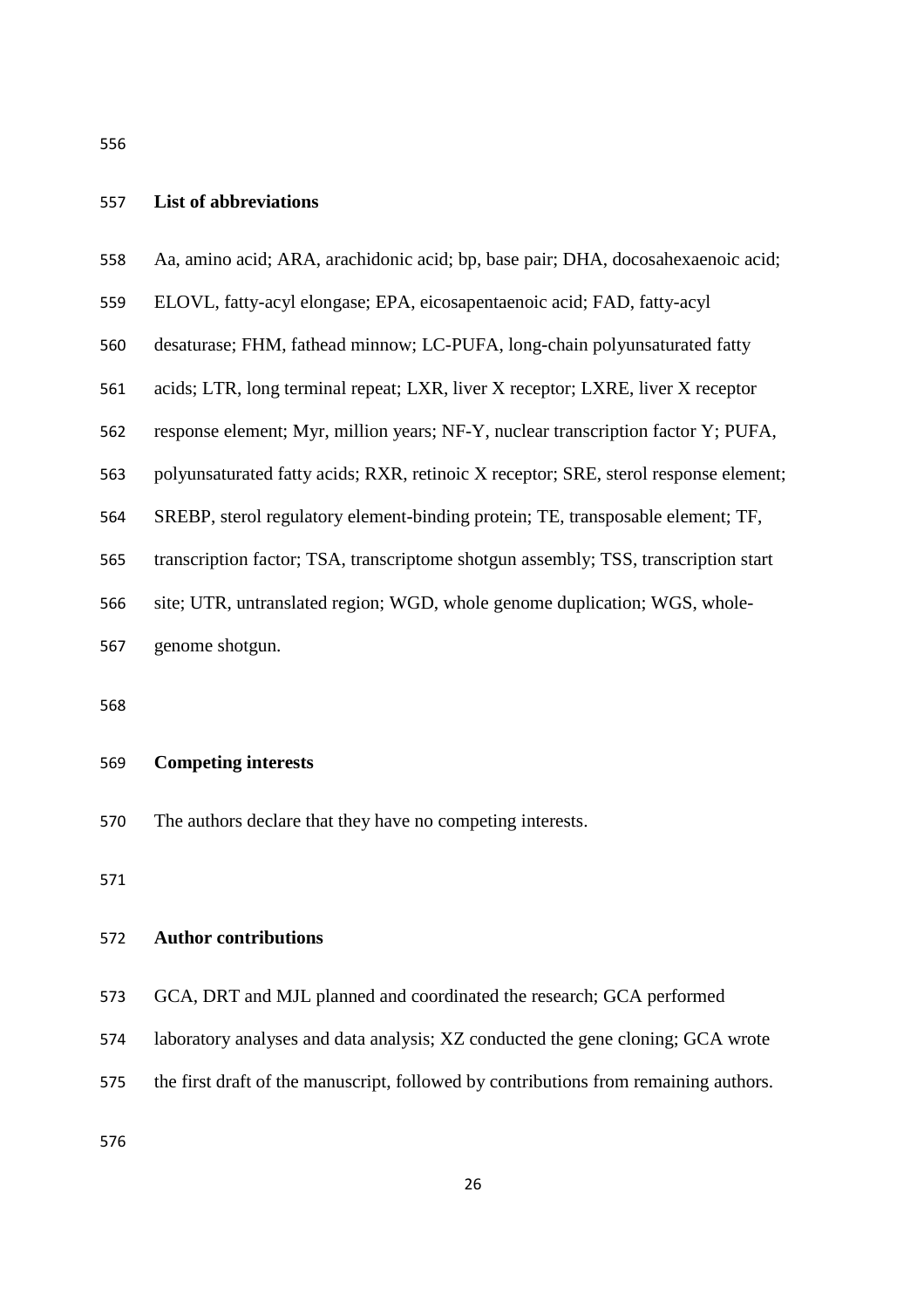# **Acknowledgements**

- This work was supported by a Horizon Scholarship to GEC awarded by the
- University of Stirling (Scotland).

## **References**

- Amemiya-Kudo M, Shimano H, Hasty AH, Yahagi N, Yoshikawa T, Matsuzaka T, Okazaki H,
- Tamura Y, Iizuka Y, Ohashi K, Osuga J, Harada K, Gotoda T, Sato R, Kimura S, Ishibashi S,
- Yamada N (2002). Transcriptional activities of nuclear SREBP-1a, -1c, and -2 to different
- target promoters of lipogenic and cholesterogenic genes. **J Lipid Res** 43, 1220–1235.
- Bao W, Jurka J (2015). DNA transposon a consensus. **Repbase Reports** 15:427.
- Bao W, Jurka J (2015). Non-LTR retrotransposon: consensus. **Repbase Reports** 15:685–685.
- Bejerano G, Lowe CB, Ahituv N, King B, Siepel A, Salama SR, Rubin EM, Kent WJ, Haussler D
- (2006).A distal enhancer and an ultraconserved exon are derived from a novel retroposon. **Nature** 441, 87–90.
- Berthelot C, Brunet F, Chalopin D, Juanchich A, Bernard M, Noël B, Bento P, Da Silva C,
- Labadie K, Alberti A, Aury J-M, Louis A, Dehais P, Bardou P, Montfort J, Klopp C, Cabau C,
- Gaspin C, Thorgaard GH, Boussaha M, Quillet E, Guyomard R, Galiana D, Bobe J, Volff J-N,
- Genêt C, Wincker P, Jaillon O, Roest Crollius H, Guiguen Y (2014).The rainbow trout genome
- provides novel insights into evolution after whole-genome duplication in vertebrates. **Nat**
- **Commun** 5, 3657.
- Brett MTand Muller-Navarra DC (1997). The role of highly unsaturated fatty acids in aquatic foodweb processes. **Freshwater Biol** 38, 483-499.
- Carmona-Antoñanzas G, Tocher DR, Taggart JB, Leaver MJ (2013a). An evolutionary perspective on Elovl5 fatty acid elongase: comparison of Northern pike and duplicated paralogs from Atlantic salmon. **BMC Evol Biol** 13, 85.
- Carmona-Antoñanzas G, Tocher DR, Martinez-Rubio L, Leaver MJ (2013b). Conservation of lipid metabolic gene transcriptional regulatory networks in fish and mammals. **Gene** 534, 1–9.
- Castro LFC, Monroig Ó, Leaver MJ, Wilson J, Cunha I, Tocher DR (2012). Functional
- desaturase Fads1 (Δ5) and Fads2 (Δ6) orthologues evolved before the origin of jawed vertebrates. **PLoS One** 7:e31950.
- De Boer JG, Yazawa R, Davidson WS, Koop BF (2007). Bursts and horizontal evolution of DNA transposons in the speciation of pseudotetraploid salmonids. **BMC Genomics** 8, 422.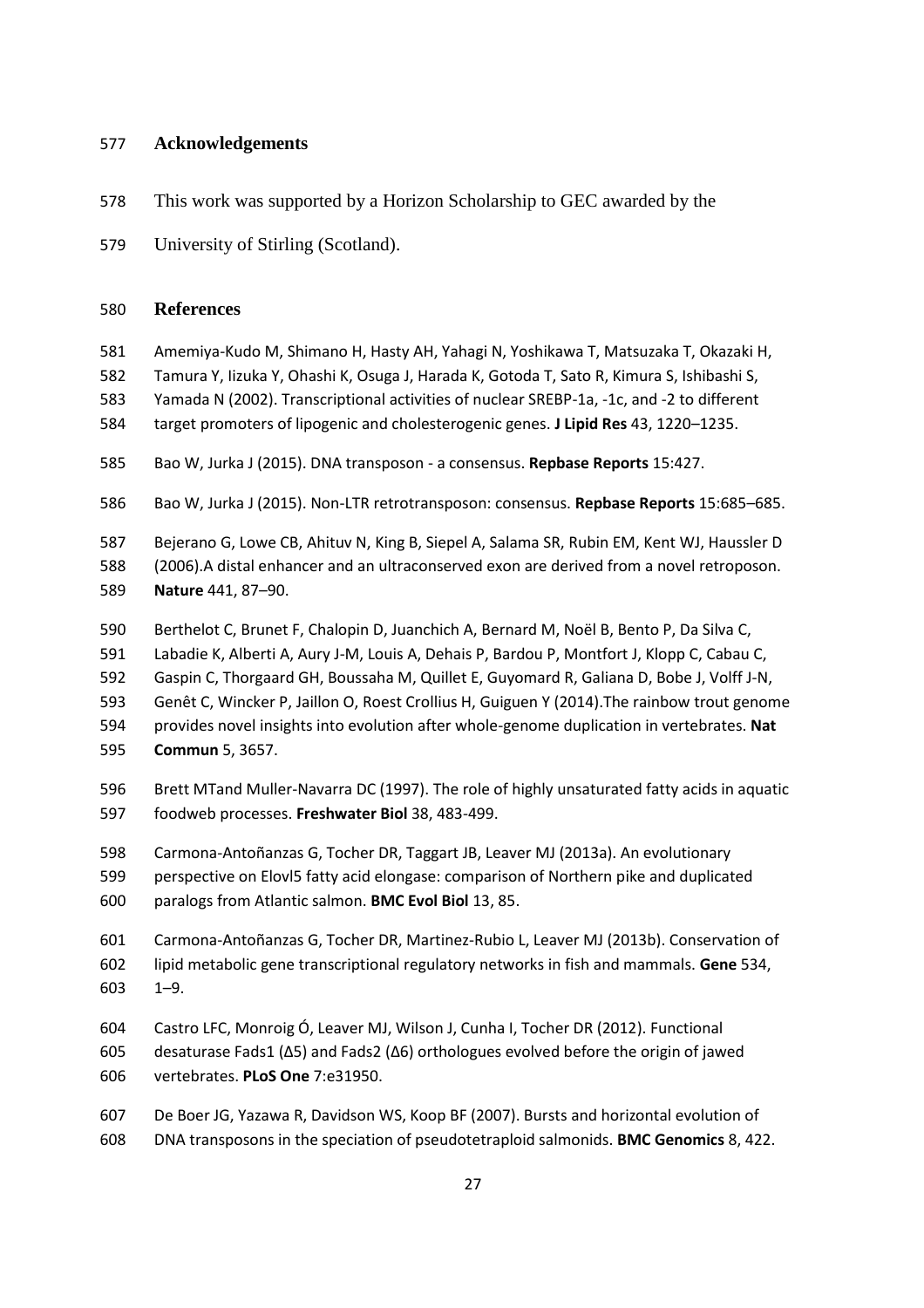Edgar RC (2004). MUSCLE: multiple sequence alignment with high accuracy and high throughput. **Nucleic Acids Res** 32, 1792–7.

 Espenshade PJ (2006). SREBPs: sterol-regulated transcription factors. **J Cell Sci** 119, 973– 976.

Ferrigno O, Virolle T, Djabari Z, Ortonne JP, White RJ, Aberdam D (2001).Transposable B2

SINE elements can provide mobile RNA polymerase II promoters. **Nat Genet** 28, 77–81.

Herpin A, Braasch I, Kraeussling M, Schmidt C, Thoma EC, Nakamura S, Tanaka M, Schartl M

- (2010). Transcriptional rewiring of the sex determining dmrt1 gene duplicate by
- transposable elements. **PLos Genet** 6:e1000844.
- Jackson SM, Ericsson J, Mantovani R, Edwards PA (1998). Synergistic activation of
- transcription by nuclear factor Y and sterol regulatory element binding protein. **J Lipid Res**
- 39, 767–776.
- Jackson SM, Ericsson J, Osborne TF, Edwards PA (1995). NF-Y has a novel role in sterol-
- dependent transcription of two cholesterogenic genes. **J Biol Chem** 270, 21445–8.
- Jakobsson A, Westerberg R, Jacobsson A (2006). Fatty acid elongases in mammals: their regulation and roles in metabolism. **Prog Lipid Res** 45, 237–249.
- Jurka J, Kapitonov V V, Pavlicek A, Klonowski P, Kohany O, Walichiewicz J(2005). Repbase
- Update, a database of eukaryotic repetitive elements. **Cytogenet Genome Res** 110, 462–7.
- Lien S, Koop BF, Sandve SR, Miller JR, Kent MP, Nome T, Hvidsten TR, Leong JS, Minkley DR,
- Zimin A, Grammes F, Grove H, Gjuvsland A, Walenz B, Hermansen RA, von Schalburg K,
- Rondeau EB, Di Genova A, Samy JK, Olav Vik J, Vigeland MD, Caler L, Grimholt U, Jentoft S,
- Inge Våge D, de Jong P, Moen T, Baranski M, Palti Y, Smith DR, Yorke JA, Nederbragt AJ,
- Tooming-Klunderud A, Jakobsen KS, Jiang X, Fan D, Hu Y, Liberles DA, Vidal R, Iturra P, Jones
- SJ, Jonassen I, Maass A, Omholt SW, Davidson WS. (2016) The Atlantic salmon genome
- provides insights into rediploidization. **Nature** 533, 200-205.
- Leaver, M.J., Bautista, J.M., Björnsson, B.T., Jönsson, E., Krey, G., Tocher, D.R., and
- Torstensen, B.E. (2008). Towards fish lipid nutrigenomics: current state and prospects for fin-fish aquaculture. **Rev Fish Sci** 16 Supplement 1:73-94.
- Leong JS, Jantzen SG, von Schalburg KR, Cooper GA, Messmer AM, Liao NY, Munro S, Moore
- R, Holt RA, Jones SJ, Davidson WS, Koop BF (2010). Salmo salar and Esox lucius full-length
- cDNA sequences reveal changes in evolutionary pressures on a post-tetraploidization
- genome. **BMC Genomics** 11, 279.
- Macqueen DJ, Johnston IA (2014). A well-constrained estimate for the timing of the
- salmonid whole genome duplication reveals major decoupling from species diversification.
- **Proc R Soc** 281, 20132881.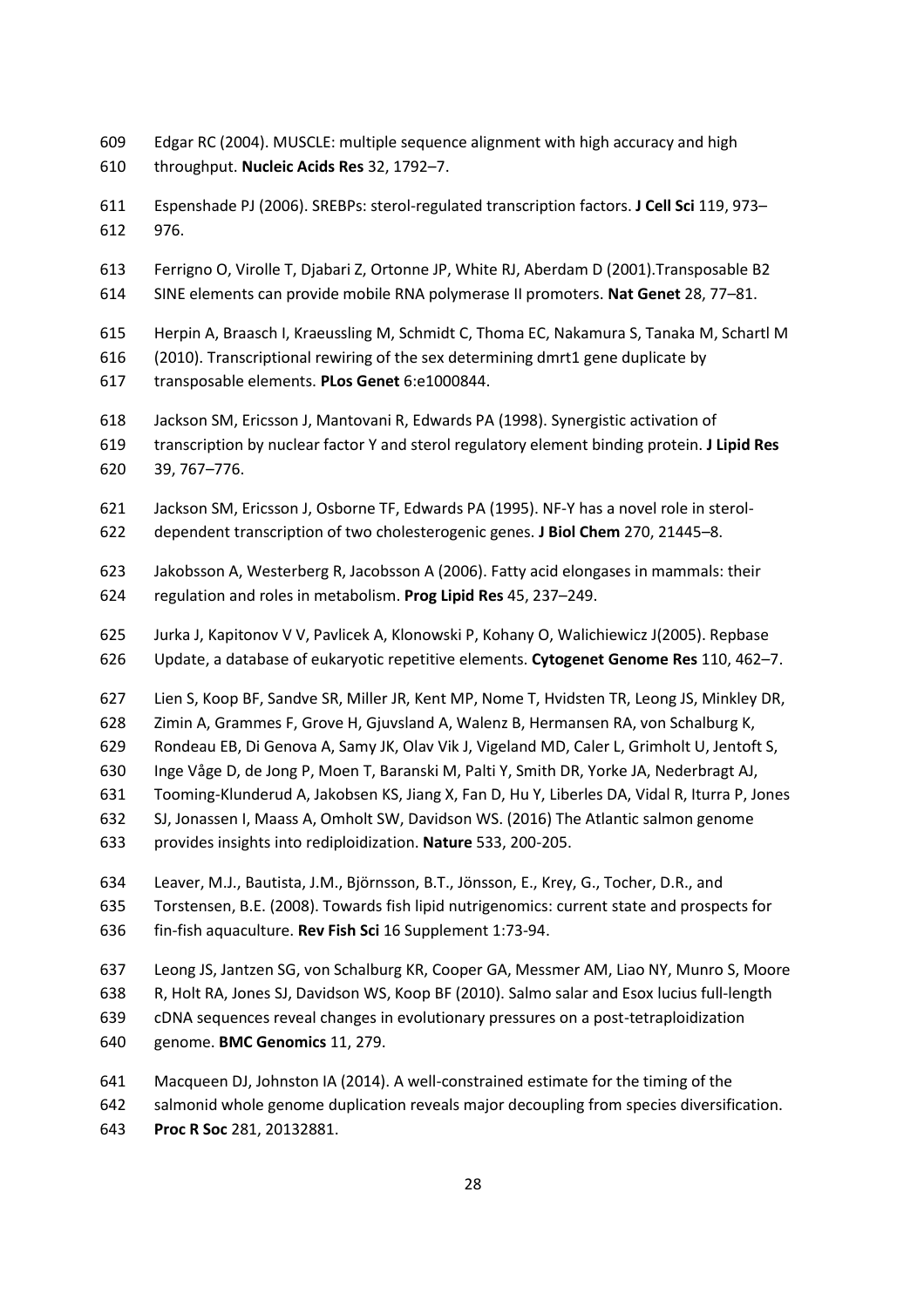Mariño-Ramírez L, Lewis KC, Landsman D, Jordan IK (2005).Transposable elements donate lineage-specific regulatory sequences to host genomes. **Cytogenet Genome Res** 110, 333–

41.

Matys V, Kel-Margoulis O V, Fricke E, Liebich I, Land S, Barre-Dirrie A, Reuter I, Chekmenev

- D, Krull M, Hornischer K, Voss N, Stegmaier P, Lewicki-Potapov B, Saxel H, Kel AE,
- Wingender E (2006) TRANSFAC and its module TRANSCompel: transcriptional gene
- regulation in eukaryotes. **Nucleic Acids Res** 34, D108–10.
- Monroig O, Zheng X, Morais S, Leaver MJ, Taggart JB, Tocher DR (2010).Multiple genes for
- functional 6 fatty acyl desaturases (Fad) in Atlantic salmon (Salmo salar L.): gene and cDNA
- characterization, functional expression, tissue distribution and nutritional regulation.
- **Biochim Biophys Acta** 1801, 1072–1081.
- Morais S, Monroig O, Zheng XZ, Leaver MJ, Tocher DR (2009). Highly unsaturated fatty acid
- synthesis in Atlantic salmon: Characterization of ELOVL5-and ELOVL2-like elongases. **Mar**
- **Biotechnol** 11, 627–639.
- Näär AM, Beaurang PA, Robinson KM, Oliner JD, Avizonis D, Scheek S, Zwicker J, Kadonaga
- JT, Tjian R (1998). Chromatin, TAFs, and a novel multiprotein coactivator are required for
- synergistic activation by Sp1 and SREBP-1a in vitro. **Genes Dev** 12, 3020–3031.
- Nishihara H, Smit AFA, Okada N (2006).Functional noncoding sequences derived from SINEs in the mammalian genome. **Genome Res** 16, 864–74.
- Ohno S (1970) Evolution by Gene Duplication. Berlin: Springer-Verlag..
- Ovcharenko I, Loots GG, Giardine BM, Hou M, Ma J, Hardison RC, Stubbs L, Miller W (2005).
- Mulan: multiple-sequence local alignment and visualization for studying function and
- evolution. **Genome** Res 15, 184–94.
- Scannell DR, Byrne KP, Gordon JL, Wong S, Wolfe KH (2006). Multiple rounds of speciation associated with reciprocal gene loss in polyploid yeasts. **Nature** 440, 341–345.
- Sprague M, Dick JR, Tocher, DR. (2016). Impact of sustainable feeds on omega-3 long-chain fatty acid levels in farmed Atlantic salmon, 2006–2015. **Scientific Reports**, Article number:
- 21892
- Taylor JS, Van de Peer Y, Meyer A: Genome duplication, divergent resolution and
- speciation. Trends Genet 2001, 17:299–301.
- Van de Peer Y, Maere S, Meyer A (2009. The evolutionary significance of ancient genome
- duplications. **Nat Rev Genet** 10,725–32.
- Wang Y, Botolin D, Christian B, Busik J, Xu J, Jump DB (2005).Tissue-specific, nutritional, and
- developmental regulation of rat fatty acid elongases. **J Lipid Res** 46, 706–715.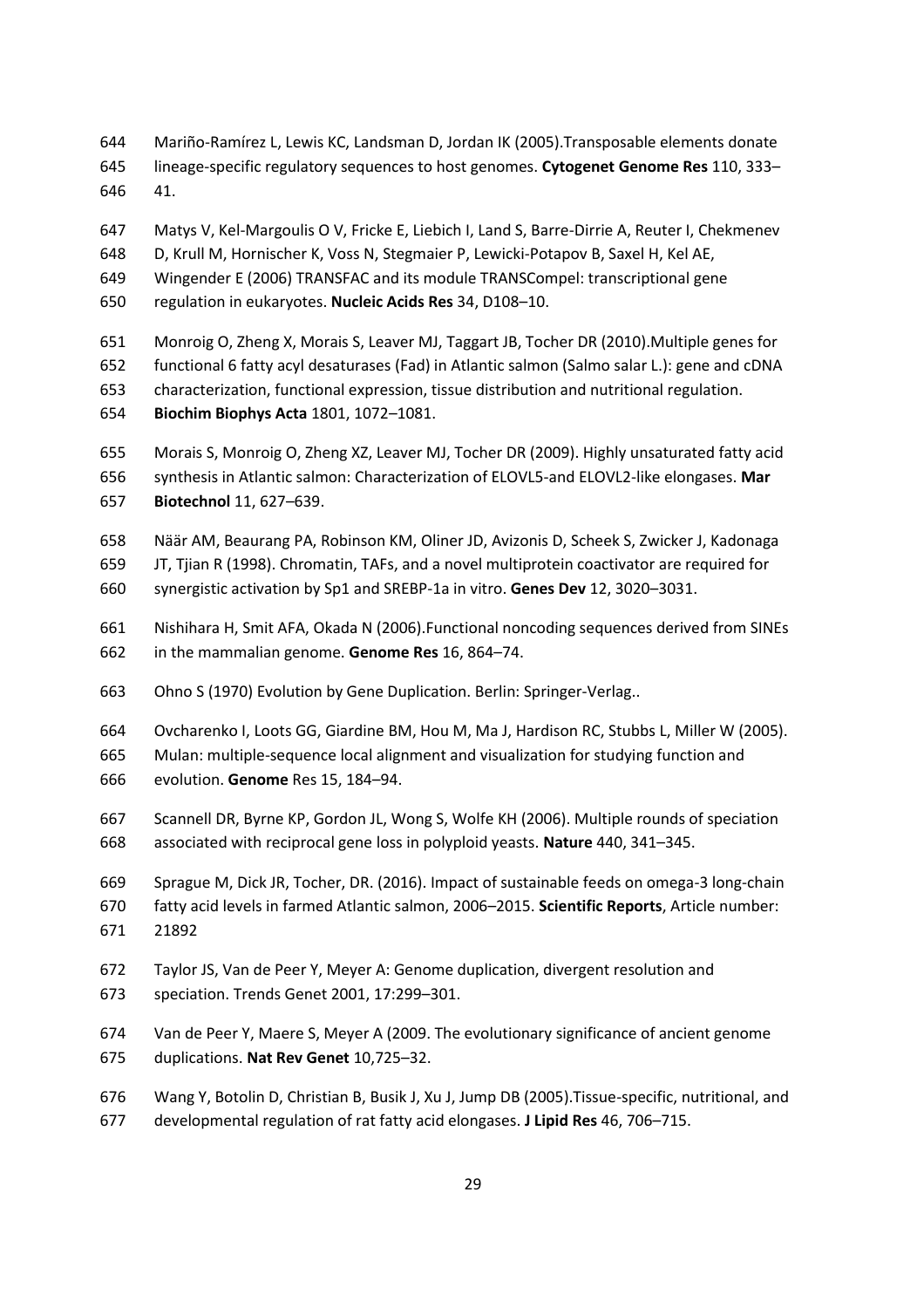- Wang Y, Botolin D, Xu J, Christian B, Mitchell E, Jayaprakasam B, Nair MG, Peters JM, Busik J
- V, Olson LK, Jump DB (2006). Regulation of hepatic fatty acid elongase and desaturase
- expression in diabetes and obesity. **J Lipid Res** 47, 2028–2041.
- Wolfe KH (2001). Yesterday's polyploids and the mystery of diploidization. **Nat Rev Genet** 2, 333-41.
- Yoshikawa T, Shimano H, Yahagi N, Ide T, Amemiya-Kudo M, Matsuzaka T, Nakakuki M,
- Tomita S, Okazaki H, Tamura Y, Iizuka Y, Ohashi K, Takahashi A, Sone H, OsugaJi J, Gotoda T,
- Ishibashi S, Yamada N (2002). Polyunsaturated fatty acids suppress sterol regulatory
- element-binding protein 1c promoter activity by inhibition of liver X receptor (LXR) binding
- to LXR response elements. **J Biol Chem** 277, 1705–1711.
- Zheng X, Leaver MJ, Tocher DR (2009). Long-chain polyunsaturated fatty acid synthesis in
- fish: Comparative analysis of Atlantic salmon (Salmo salar L.) and Atlantic cod (Gadus
- morhua L.) Delta6 fatty acyl desaturase gene promoters. **Comp Biochem Physiol B** 154,
- 255–263.